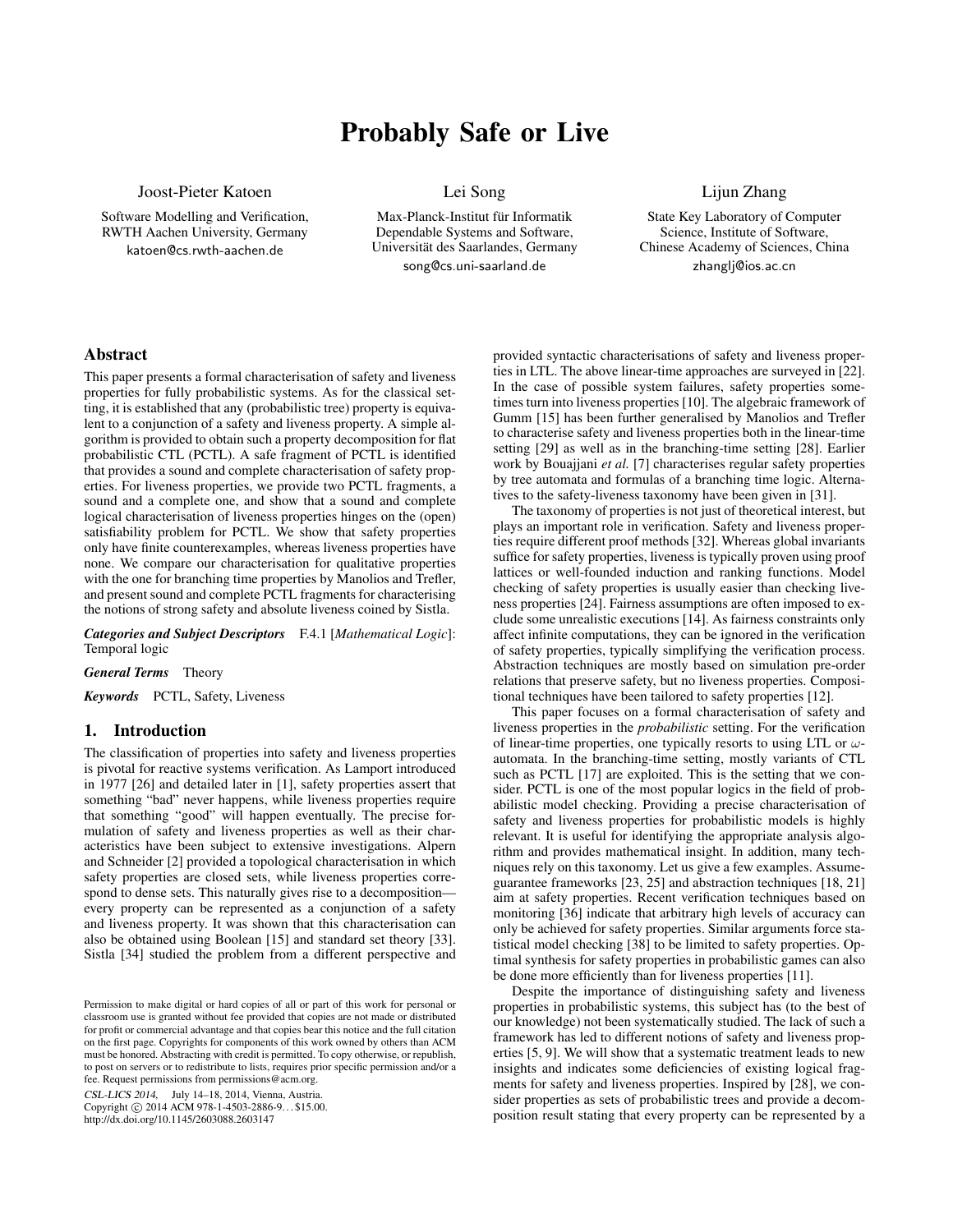conjunction of a safety and liveness property. Moreover, all properties of the classification in the traditional setting, such as closure of property classes under Boolean operators, are shown to carry over to probabilistic systems. We study the relationship of safety and liveness properties to finite and infinite counterexamples [16], and compare our taxonomy with the classification in [28] for qualitative properties. A major contribution is the identification of logical fragments of PCTL to characterise safety and liveness. It is shown that fragments in the literature [5] can be extended (for safety), or are inconsistent with our definitions (for liveness). In addition, we consider absolute liveness and strong safety as originated by Sistla [35] for the linear-time setting. Phrased intuitively, strong safety properties are closed under stuttering and are insensitive to the deletion of states, while once an absolutely live property holds, it is ensured it holds in the entire past. We obtain a sound and complete characterisation of strong safety and—in contrast to [35]—of absolute liveness. In addition, we show that every absolutely live formula is equivalent to positive reachability. This result could be employed to simplify a formula prior to verification in the same way as [13] to simplify LTL formulas by rewriting in case they are stable (the complement of absolutely live) or absolutely live. Summarising, the main contributions of this paper are:

- A formal characterisation for safety and liveness properties yielding a decomposition theorem, i.e., every property can be represented as a conjunction of a safety and liveness property.
- The relation of the characterisation to counterexamples.
- A linear-time algorithm to decompose a flat, i.e., unnested PCTL formula into a conjunction of safety and liveness properties.
- A PCTL fragment that is a sound and complete characterisation of safety properties. (Here, completeness means that every safety property expressible in PCTL can be expressed in the logical fragment.) The same applies to absolute liveness and strong safety properties.
- A PCTL fragment that is a sound characterisation of liveness properties, and a fragment that is complete. We discuss the difficulty to obtain a single sound and complete syntactic characterisation by relating it to the PCTL decidability problem.
- The relation of the property characterisation to simulation preorders [20].

*Organization of the paper* Section 2 provides some preliminary definitions. Section 3 presents the characterisation of safety and liveness properties. We show the relations to counterexamples and qualitative properties of our characterisation in Section 3.5 and 4 respectively. Safety PCTL is considered in Section 5, while liveness PCTL is discussed in Section 6. We show in Section 7 that the new notions of safety and liveness properties can also characterise strong simulation. Section 8 gives the full characterisation for strong safety and absolute liveness PCTL. Section 9 concludes the paper. All proofs are included in the appendix.

# 2. Preliminaries

For a countable set  $S$ , let  $\mathcal{P}(S)$  denote its powerset. A distribution is a function  $\mu : S \to [0,1]$  satisfying  $\sum_{s \in S} \mu(s) = 1$ . Let  $Dist(S)$  denote the set of distributions over S. We shall use s, r, t, ... and  $\mu$ ,  $\nu$ , ... to range over S and  $Dist(S)$ , respectively. The support of  $\mu$  is defined by  $supp(\mu) = \{s \in S \mid \mu(s) > 0\}.$ Let  $S^*$  and  $S^{\omega}$  denote the set of finite sequences and infinite sequences, respectively, over the set S. The set of all (finite and infinite) sequences over S is given by  $S^{\infty} = S^* \cup S^{\omega}$ . Let  $|\pi|$  denote the length of  $\pi \in S^{\infty}$  with  $|\pi| = \infty$  if  $\pi \in S^{\omega}$ . For  $i \in \mathbb{N}$ , let  $\pi[i]$  denote the i+1-th element of  $\pi$  provided  $i < |\pi|$ , and



Figure 1. Examples of MCs

 $\pi \downarrow = \pi[|\pi| - 1]$  denote the last element of  $\pi$  provided  $\pi \in S^*$ . A sequence  $\pi_1$  is a prefix of  $\pi_2$ , denoted  $\pi_1 \preceq \pi_2$ , if  $|\pi_1| \leq |\pi_2|$ and  $\pi_1[i] = \pi_2[i]$  for each  $0 \le i < |\pi_1|$ . Sequence  $\pi_1$  is a proper prefix of  $\pi_2$ , denoted  $\pi_1 \prec \pi_2$ , if  $\pi_1 \preceq \pi_2$  and  $\pi_1 \neq \pi_2$ . The concatenation of  $\pi_1$  and  $\pi_2$ , denoted  $\pi_1 \cdot \pi_2$ , is the sequence obtained by appending  $\pi_2$  to the end of  $\pi_1$ , provided  $\pi_1$  is finite. The set  $\Pi\subseteq S^{\infty}$  is *prefix-closed* iff for all  $\pi_1\in\Pi$  and  $\pi_2\in S^*,$   $\pi_2\preceq\pi_1$ implies  $\pi_2 \in \Pi$ .

## 2.1 Discrete-Time Markov Chains

This paper focuses on discrete-time Markov chains (MCs). Although we consider state-labelled models, all results can be transferred to action-labelled models in a straightforward way.

Definition 1 (Markov chain). *A* Markov chain *(*MC*) is a tuple*  $D = (S, AP, \rightarrow, L, s_0)$ *, where* S *is a countable set of states, AP is a finite non-empty set of atomic propositions,*  $\rightarrow : \mathcal{S} \mapsto Dist(\mathcal{S})$ *is a transition function,*  $\ddot{L}: \mathcal{S} \mapsto \mathcal{P}(AP)$  *is a labelling function, and*  $s_0 \in S$  *is the initial state.* 

Fig. 1 presents two sample MCs where circles denote states, symbols inside the states and attached to the states denote the name and label of a state respectively. A path  $\pi \in S^{\infty}$  through MC D is a (finite or infinite) sequence of states. The cylinder set  $C_{\pi}$  of  $\pi \in S^*$  is defined as:  $C_{\pi} = {\pi' \in S^{\omega} \mid \pi \prec \pi'}.$ The  $\sigma$ -algebra  $\mathcal F$  of D is the smallest  $\sigma$ -algebra containing all cylinder sets  $C_{\pi}$ . By standard probability theory, there exists a unique probability measure Pr on  $\mathcal F$  such that:  $Pr(C_{\pi}) = 1$  if  $\pi = s_0$ , and  $Pr(C_{\pi}) = \prod_{0 \leq i \leq n} \mu_i(s_{i+1})$  if  $\pi = s_0 \dots s_n$  with  $n > 0$ , where  $s_i \to \mu_i$  for  $0 \leq i < n$ . Otherwise  $Pr(C_{\pi}) = 0$ .

#### 2.2 Probabilistic CTL

Probabilistic CTL (PCTL for short, [17]) is a branching-time logic for specifying properties of probabilistic systems. Its syntax is defined by the grammar:

$$
\Phi ::= a | \Phi_1 \land \Phi_2 | \neg \Phi | [\varphi]_{\bowtie q}
$$
  

$$
\varphi ::= X\Phi | \Phi_1 \mathsf{U} \Phi_2 | \Phi_1 \mathsf{W} \Phi_2
$$

where  $a \in AP$ ,  $\bowtie \in \{ \langle \rangle, \rangle, \langle \langle \rangle, \rangle \}$  is a binary comparison operator on the reals, and  $q \in [0, 1]$ . Let  $1 = a \vee \neg a$  denote true and  $0 = \neg 1$ denote false. As usual,  $\Diamond \Phi = 1 \cup \Phi$  and  $\Box \Phi = \Phi W0$ . We will refer to  $\Phi$  and  $\varphi$  as state and path formulas, respectively. The satisfaction relation  $s \models \Phi$  for state s and state formula  $\Phi$  is defined in the standard manner for the Boolean connectives. For the probabilistic operator, it is defined by:  $s \models [\varphi]_{\bowtie q}$  iff  $\Pr{\pi \in S^{\hat{\omega}}(s) \mid \pi \models \pi}$  $\varphi$   $\otimes$   $\varphi$ , where  $\mathcal{S}^{\omega}(s)$  denotes the set of infinite paths starting from s. For MC D, we write  $D \models \Phi$  iff its initial state satisfies  $\Phi$ , i.e.,  $s_0 \models \Phi$ . The satisfaction relation for  $\pi \in \mathcal{S}^{\omega}$  and path formula  $\varphi$  is defined by:

 $\pi \models \mathsf{X}\Phi$  iff  $\pi[1] \models \Phi$  $\pi \models \Phi_1 \mathsf{U} \Phi_2 \quad \text{ iff } \exists j \geqslant 0 \ldotp \pi[j] \models \Phi_2 \land \forall 0 \leqslant k < j \ldotp \pi[k] \models \Phi_1$  $\pi \models \Phi_1 \mathsf{W} \Phi_2$  iff  $\pi \models \Phi_1 \mathsf{U} \Phi_2 \vee \forall i \geqslant 0 \ldots \pi[i] \models \Phi_1$ .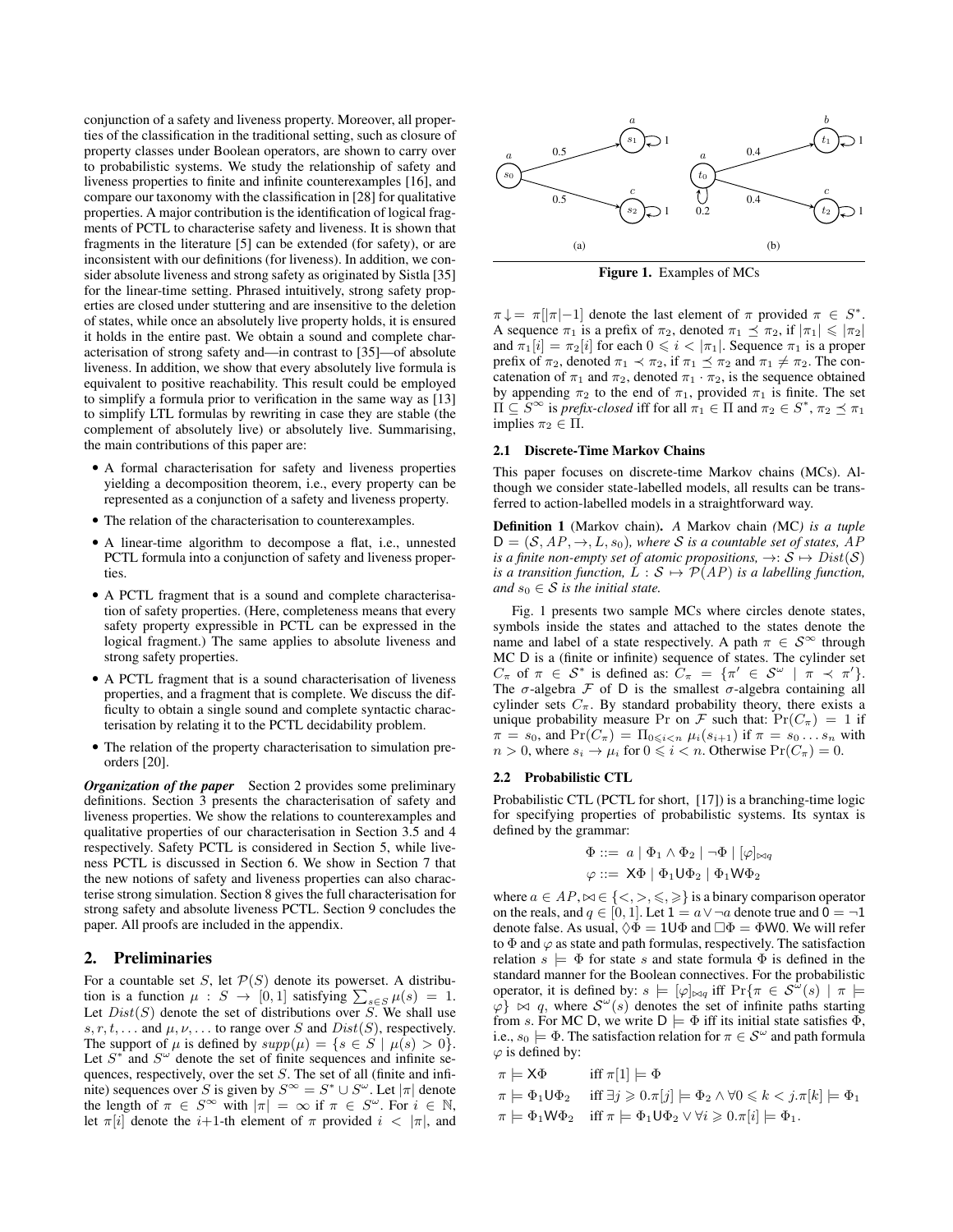The until U and weak until W modalities are dual:

$$
[\Phi_1 \cup \Phi_2]_{\geq q} \equiv [(\Phi_1 \wedge \neg \Phi_2) \mathsf{W}(\neg \Phi_1 \wedge \neg \Phi_2)]_{\leq 1-q},
$$
  

$$
[\Phi_1 \mathsf{W} \Phi_2]_{\geqslant q} \equiv [(\Phi_1 \wedge \neg \Phi_2) \mathsf{U}(\neg \Phi_1 \wedge \neg \Phi_2)]_{\leqslant 1-q}.
$$

These duality laws follow directly from the known equivalence  $\neg(\Phi_1 \cup \Phi_2) \equiv (\Phi_1 \land \neg \Phi_2) \mathsf{W}(\neg \Phi_1 \land \neg \Phi_2)$  in the usual setting. Every PCTL formula can be transformed into an equivalent PCTL formula in *positive normal form*. A formula is in positive normal form, if negation only occurs adjacent to atomic propositions. In the sequel, we assume PCTL formulas to be in positive normal form.

# 3. Safety and Liveness Properties

# 3.1 Probabilistic Trees

This section introduces the concept of probabilistic trees together with prefix and suffix relations over them. These notions are inspired by [28]. Let  $A, B, \ldots$  range over  $\mathcal{P}(AP)$ , where  $\{a\}$  is abbreviated by a. Let  $\epsilon$  be the empty sequence.

Definition 2 (Probabilistic tree). *A* probabilistic tree *(PT) is a tuple*  $T = (W, L, P)$  *where*  $\epsilon \notin W$ *, and* 

- $(W \cup \{\epsilon\}) \subseteq \mathbb{N}^*$  *is an unlabelled tree, i.e., prefix-closed,*
- $L: W \mapsto \mathcal{P}(AP)$  *is a node labelling function,*
- $P: W \mapsto Dist(W)$  *is an edge labelling function, which is a partial function satisfying*  $P(\pi)(\pi') > 0$  *iff*  $\pi' = \pi \cdot n \in W$ *for some*  $n \in \mathbb{N}$ *.*

The node  $\pi$  with  $|\pi| = 1$  is referred to as the *root*, while all nodes  $\pi$  such that  $P(\pi)$  is undefined are referred to as the *leaves*. To simplify the technical presentation,  $\epsilon$  is excluded from the tree. This will become clear after introducing the PT semantics for MCs. PT  $T = (W, L, P)$  is *total* iff for each  $\pi_1 \in W$  there exists  $\pi_2 \in W$ such that  $\pi_1 \prec \pi_2$ , otherwise it is *non-total*. T is *finite-depth* if there exists  $n \in \mathbb{N}$  such that  $|\pi| \leq n$  for each  $\pi \in W$ . Let  $\mathbb{T}^{\omega}$  and T ∗ denote the sets of all total PTs and finite-depth PTs respectively, and  $\mathbb{T}^{\infty} = \mathbb{T}^* \cup \mathbb{T}^{\omega}$ . If no confusion arises, we often write a PT as a subset of  $((0,1] \times \mathcal{P}(AP))^*$ , i.e., as a set of sequences of its edge labelling and node labelling functions.

Example 1 (Probabilistic trees). *Fig. 2 depicts the finite-depth PT*  $T = (W, L, P)$ *. Circles represent nodes and contain the node label and the order of the node respectively.*

$$
W = \{0, 00, 01, 02, 000, 001, 002, 011, 022\}
$$

*and functions* L *and* P *are defined in the obvious way, e.g.,*  $L(00) = a$  *and*  $P(00, 001) = 0.4$  *PT T can also be written as:*

$$
\{(1, a), (1, a)(0.2, a), (1, a)(0.4, b), (1, a)(0.4, c), (1, a)(0.2, a)(0.2, a), (1, a)(0.2, a)(0.4, b), (1, a)(0.2, a)(0.4, c), (1, a)(0.4, b)(1, b), (1, a)(0.4, c)(1, c)\}.
$$

We now define when a PT is a prefix of another PT.

**Definition 3** (Prefix). Let  $T_i = (W_i, L_i, P_i)$  for  $i=1, 2$  with  $T_1 \in \mathbb{T}^*$  and  $T_2 \in \mathbb{T}^\infty$ .  $T_1$  *is a* prefix of  $T_2$ *, denoted*  $T_1 \preceq T_2$ *, iff* 

$$
W_1 \subseteq W_2 \text{ and } L_2 \upharpoonright W_1 = L_1 \text{ and } P_2 \upharpoonright (W_1 \times W_1) = P_1,
$$

*where*  $\restriction$  *denotes restriction. Let*  $Pre_{fin}(T) = \{T_1 \in \mathbb{T}^* \mid T_1 \preceq T\}$ *denote the set of all prefixes of*  $T \in \mathbb{T}^{\infty}$ .

Conversely, we define a suffix relation between PTs:

**Definition 4** (Suffix). Let  $T_i = (W_i, L_i, P_i)$  with  $T_i \in \mathbb{T}^\infty$ ,  $i = 1, 2$ *.*  $T_2$  *is a* suffix *of*  $T_1$  *iff there exists*  $\pi_1 \in W_1$  *such that* 

$$
\bullet \ \{\pi_1 \cdot \pi_2 \mid \pi_2 \in W_2\} \subseteq W_1;
$$



Figure 2. A sample probabilistic tree

- $L_2(\pi_2) = L_1(\pi_1 \cdot \pi_2)$  *for each*  $\pi_2 \in W_2$ *;*
- $P_2(\pi_2, \pi_2') = P_1(\pi_1 \cdot \pi_2, \pi_1 \cdot \pi_2')$  for any  $\pi_2, \pi_2' \in W_2$ .

Intuitively, a suffix  $T_2$  of  $T_1$  can be seen as a PT obtained after executing  $T_1$  along some sequence  $\pi_1 \in W_1$ .

## 3.2 A PT semantics for MCs

There is a close relation between PTs and MCs, as the execution of every MC is in fact a PT. Without loss of generality, we assume there exists a total order on the state space S of an MC, e.g.,  $S = N$ .

Definition 5 (Unfolding of an MC). *The* unfolding *of the MC*  $D = (S, AP, \rightarrow, L, s_0)$  *is the PT*  $T(D) = (W_D, L_D, P_D)$  *with:* 

- $W_D$  *is the least set satisfying: i)*  $s_0 \in W_D$ *; ii)*  $\pi \in W_D$  *implies*  $\pi \cdot t \in W_D$  *for any*  $t \in supp(\mu)$ *, where*  $\pi \downarrow \rightarrow \mu$ *;*
- $L_D(\pi) = L(\pi)$  *for each*  $\pi \in W_D$ *;*
- $P_D(\pi, \pi') = \mu(\pi' \downarrow)$  where  $\pi \downarrow \rightarrow \mu$ .

Note the initial state  $s_0$  is the root of the tree  $T(D)$ .

Example 2 (Prefix, suffix and unfolding). Let  $T_2$  be the PT de*picted in Fig. 2 and* T<sup>1</sup> *be a PT written by*

$$
\{(1, a), (1, a)(0.2, a), (1, a)(0.4, b), (1, a)(0.4, c)\}.
$$

*It follows that*  $T_1$  *is a prefix of*  $T_2$ *. Actually,*  $T_1$  *is a fragment of*  $T_2$ *. PT* T<sup>1</sup> *can be seen as a partial execution of MC* D *in Fig. 1(b) up to two steps, while*  $T_2$  *is a partial execution of*  $D$  *up to 3 steps. By taking the limit over the number of steps to infinity, one obtains the total PT*  $T(D)$ *. Note that*  $T_1$  *and*  $T_2$  *are both prefixes of*  $T(D)$ *.* 

*Let*  $T_3 = \{(1, b), (1, b), (1, b), (1, b), (1, b), (1, b), \ldots\}$  *be a total PT. By Def. 4,* T<sup>3</sup> *is a suffix of* T(D)*. It is representing the resulting PT* after jumping to  $t_1$  *in* D.

Def. 5 suggests to represent properties on MCs as a set of probabilistic trees.

**Definition 6** (Property). A property  $P \subseteq \mathbb{T}^{\omega}$  is a set of total PTs. *Property* P *(over* AP*) is satisfied by an MC* D *(over* AP*), denoted*  $D \models P$ *, iff*  $T(D) \in P$ *.* 

The complement of P, denoted  $\overline{P}$ , equals  $\mathbb{T}^{\omega} \setminus P$ . In the sequel, let  $P_{\Phi} = \{T(D) | D \models \Phi\}$  denote the property corresponding to the PCTL-formula Φ. By a slight abuse of notation, we abbreviate  $P_{\Phi}$  by  $\Phi$  when it causes no confusion.

#### 3.3 Safety and Liveness

Along the lines of Alpern and Schneider [2], let us define safety and liveness properties.

**Definition 7** (Safety).  $P \subseteq \mathbb{T}^{\omega}$  is a safety property iff for all  $T \in \mathbb{T}^\omega$ :  $T \in P$  *iff*  $\forall T_1 \in \overline{Pre_{fin}}(T)$ . ( $\exists T_2 \in P$ .  $T_1 \preceq T_2$ ).

Thus, a safety property  $P$  only consists of trees  $T$  for which any finite-depth prefix of  $T$  can be extended to a PT in  $P$ . Colloquially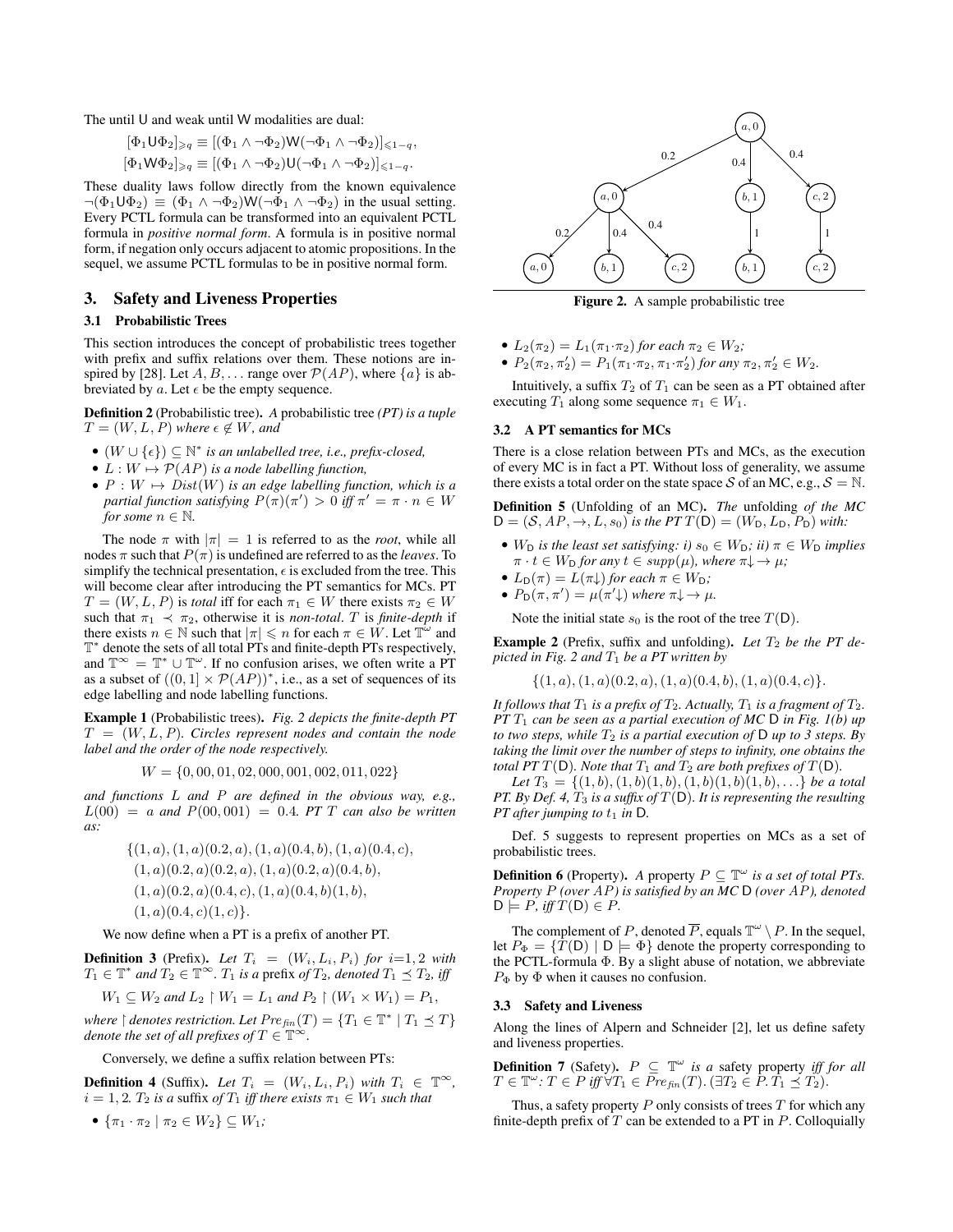stated, if  $T \notin P$ , there is a finite-depth prefix of T, in which "bad things" have happened in finite depth and are not irremediable.

**Definition 8** (Liveness).  $P \subseteq \mathbb{T}^{\omega}$  *is a* liveness property *iff:*  $\forall T_1 \in$  $\mathbb{T}^*.\ \exists T_2 \in P.\ T_1 \preceq T_2.$ 

Intuitively, a property  $P$  is live iff for any finite-depth PT, it is possible to extend it such that the resulting PT satisfies P. Colloquially stated, it is always possible to make "good things" happen eventually. As in the classical setting, it holds that  $\varnothing$  is a safety property, while  $\mathbb{T}^{\omega}$  is the only property which is both safe and live.

Example 3 (Classification of sample PCTL formulas).

•  $\Phi = [a \cup b]_{\leq 0.5}$  *is a safety property.* 

*This can be seen as follows. First, note that*  $T \in \Phi$  *and*  $T_1 \in Pre_{fin}(T)$  *implies the existence of*  $T_1 \preceq T_2 := T$  *and* T<sup>2</sup> ∈ Φ*. The other direction goes by contraposition. Assume*  $T \notin \Phi$ *, but for all*  $T_1 \in Pre_{fin}(T)$ *, there exists*  $T_2 \in \Phi$  *such that*  $T_1 \preceq T_2$  *(assumption \*).* If  $T \notin \Phi$ *, i.e.,*  $T \in [a \cup b]_{>0.5}$ *, there must exist*  $T_1 \in Pre_{fin}(T)$  *in which the probability of reaching a b-state via a-states exceeds* 0.5*. Therefore,*  $T_1 \npreceq T_2$ *for any*  $T_2 \in \Phi$ *. This contradicts the assumption* (\*).

•  $\Phi = [a \cup b]_{\geqslant 0.5}$  *is neither safe nor live.* 

*Let MC*  $\overline{D}$  *be depicted in Fig. 1(a). Every finite-depth PT*  $T_1$ *with*  $T_1 \prec T(D)$  *can easily be extended to*  $T_2$  *such that*  $T_2 \in \Phi$ *and*  $T_1 \prec T_2$ *. But obviously*  $T(D) \notin \Phi$ *. Therefore*  $\Phi$  *is not a safety property. To show that* Φ *is not a liveness property, let*  $T_1 = \{(1, a), (1, a)(p, a), (1, a)(1 - p, c)\}\$  *with*  $p < 0.5$ *. For any possible extension of* T1*, the probability of satisfying* aUb *is at most*  $p < 0.5$ *. Therefore*  $\Phi$  *is not live.* 

- $\Phi = [\Diamond b]_{\geqslant 0.5}, \Phi = [\Diamond b]_{\geqslant 0.5}$  *are liveness properties. For every finite-depth PT*  $T_1$ *, there exists*  $T_2 \in \Phi$  *such that*  $T_1 \preceq T_2$  *(obtained by extending*  $T_1$  *with b-states).*
- $\bullet \Phi = [a \cup b]_{\leq 0.5}$  *is neither safe nor live. Consider the MC* D *in Fig. 1(b). Since the probability of reaching a b-state*  $t_1$  *is 0.5,*  $T(D) \notin \Phi$ *. The probability of reaching*  $t_1$  *in finitely many steps is however strictly less than 0.5. Thus, for any*  $T_1 \in Pre_{fin}(T(\mathsf{D}))$ *, there exists*  $T_2 \in \Phi$  *with*  $T_1 \preceq T_2$ . Therefore  $\Phi$  is not a safety property. Moreover, PTs *like*  $T_1 = \{(1, c)\}$  *show that*  $\Phi$  *is not a liveness property either. Remark that*  $[a \bigcup b]_{\leq 0.5}$  *is a safety property, whereas*  $[a \bigcup b]_{\leq 0.5}$ *is neither safe nor live. This can be seen as follows. Intuitively,*  $T \not\models [a \cup b]_{\leq 0.5}$  *iff*  $T \models [a \cup b]_{\geq 0.5}$ *, i.e., the probability of paths in* T *satisfying* aUb *exceeds 0.5. For this, there must exist a set of* finite *paths in* T *satisfying* aUb *whose probability mass exceeds 0.5. However, this does not hold for* [aUb]<0.5*, as*  $T \not\models [a \cup b]_{< 0.5}$  *iff*  $T \models [a \cup b]_{\geq 0.5}$ *. There exist PTs (like the one in Fig. 1(b)) such that they satisfy*  $[aUb]_{\geq 0.5}$ *, but the probability mass of their* finite *paths satisfying* aUb *never exceeds 0.5.*
- $\bullet \Phi = [a \cup b]_{\geq 0.4}$  *is neither safe nor live. Consider the MC* D *in Fig. 1(a). Clearly,*  $D \not\models \Phi$ *, as the probability of reaching a* b*-state is 0. But any finite-depth prefix of* T(D) *can be extended to a PT in* Φ*. Thus,* Φ *is not a safety property. Moreover for finite-depth PTs like*  $T_1 = \{(1, c)\}\$ , *there exists no*  $T_2 \in \Phi$  *such that*  $T_1 \preceq T_2$ *. Therefore*  $\Phi$  *is not a liveness property.*

#### 3.4 Characterisations of Safety and Liveness

As a next step, we aim to give alternative characterisations of safety and liveness properties using topological closures [29].

Definition 9 (Topological closure). *Let* X *be a set. The function*  $tco: \mathcal{P}(X) \mapsto \mathcal{P}(X)$  *is a* topological closure *operator on a* X *iff for any*  $C, D \subseteq X$  *it holds:* 

*1.*  $tco(\emptyset) = \emptyset$ ;

- 2.  $C \subseteq tco(C)$ ;
- 3.  $tco(C) = tco(tco(C))$ ;
- *4.*  $tco(C \cup D) = tco(C) \cup tco(D)$ .

The following lemma shows two important properties of topological closure operators, where  $\overline{C} = \overline{X} \setminus C$  denotes the complement of  $C$  w.r.t.  $X$ .

Lemma 1 ([29]). *For a topological closure operator tco on* X and  $C \subseteq X$  *we have:* 

- $tco(C \cup \overline{tco(C)}) = X;$
- $tco(C) \cap (C \cup \overline{tco(C)}) = C$ .

A closure function maps sets of total trees onto sets of total trees. It is in particular useful when applied to properties.

**Definition 10** (Property closure). Let  $cls : \mathcal{P}(\mathbb{T}^{\omega}) \to \mathcal{P}(\mathbb{T}^{\omega})$ . The closure *of property*  $P \subseteq \mathbb{T}^\omega$  *is defined by:* 

$$
cls(P) = \{ T \in \mathbb{T}^{\omega} \mid \forall T_1 \in \text{Pre}_{\text{fin}}(T).(\exists T_2 \in P.T_1 \preceq T_2) \}.
$$

Intuitively speaking,  $cls(P)$  is the set of probabilistic trees for which all prefixes have an extension in  $P$ . Consider the topological space  $(\mathbb{T}^{\omega}, \mathcal{P}(\mathbb{T}^{\omega}))$ . It follows:

Lemma 2. *The function* cls *is a topological closure operator on*  $(\mathbb{T}^{\omega}, \mathcal{P}(\mathbb{T}^{\omega})).$ 

The following theorem provides a topological characterisation of safety and liveness for probabilistic systems, which can be seen as a conservative extension of the results in [29].

# Theorem 1.

- *1. P* is a safety property iff  $P = \text{cls}(P)$ .
- 2. *P* is a liveness property iff  $cls(P) = \mathbb{T}^{\omega}$ .

Theorem 1 asserts that a property is safe iff its closure coincides with itself. A property P is live iff the closure of P equals  $\mathbb{T}^{\omega}$ , i.e., the set of all total PTs.

**Remark 1.** *From these results, it follows that*  $P \cup \overline{cls(P)}$  *is a liveness property for any* P*. Using Lemma 2, we have* cls(P ∪  $\overline{cls(P)}$  =  $cls(P) \cup \overline{cls(P)}$   $\supseteq \overline{cls(P)} \cup \overline{cls(P)}$  =  $\mathbb{T}^{\omega}$ . *Therefore*  $cls(P \cup \overline{cls(P)}) = \mathbb{T}^{\omega}$ . By Theorem 1, it follows that  $P \cup \mathit{cls}(P)$  *is a liveness property.* 

Theorem 1 and Remark 1 provide the basis for a decomposition result stating that every property can be represented as an intersection of a safety and liveness property.

Proposition 1 (Decomposition proposition). *For any property*  $P \subseteq \mathbb{T}^\omega$ ,  $P = \text{cls}(P) \cap (P \cup \overline{\text{cls}(P)}).$ 

We thus can decompose any property  $P$  into the intersection of the properties  $cls(P)$  and  $(P \cup \overline{cls(P)})$ , where  $cls(P)$  is a safety property by Theorem 1, and  $P \cup \overline{cls(P)}$  is a liveness property by Remark 1. Finally, we study whether safety and liveness properties are closed under conjunction and disjunction.

**Lemma 3.** *Given two properties*  $P_1$  *and*  $P_2$ *:* 

- *1. Safety properties are closed under* ∩ *and* ∪*;*
- *2. If*  $P_1$  *and*  $P_2$  *are live with*  $P_1 \cap P_2 \neq \emptyset$ *, so is*  $P_1 \cap P_2$ *;*
- *3. If at least one of*  $P_1$  *and*  $P_2$  *is live, so is*  $P_1 \cup P_2$ *.*

Lemma 3 provides a means to prove safety and liveness properties in a compositional way. For instance, in order to prove that  $P_1 \cap P_2$  is safe, we can prove whether  $P_1$  and  $P_2$  are safe or not separately. In case that both  $P_1$  and  $P_2$  are safe, so is  $P_1 \cap P_2$ .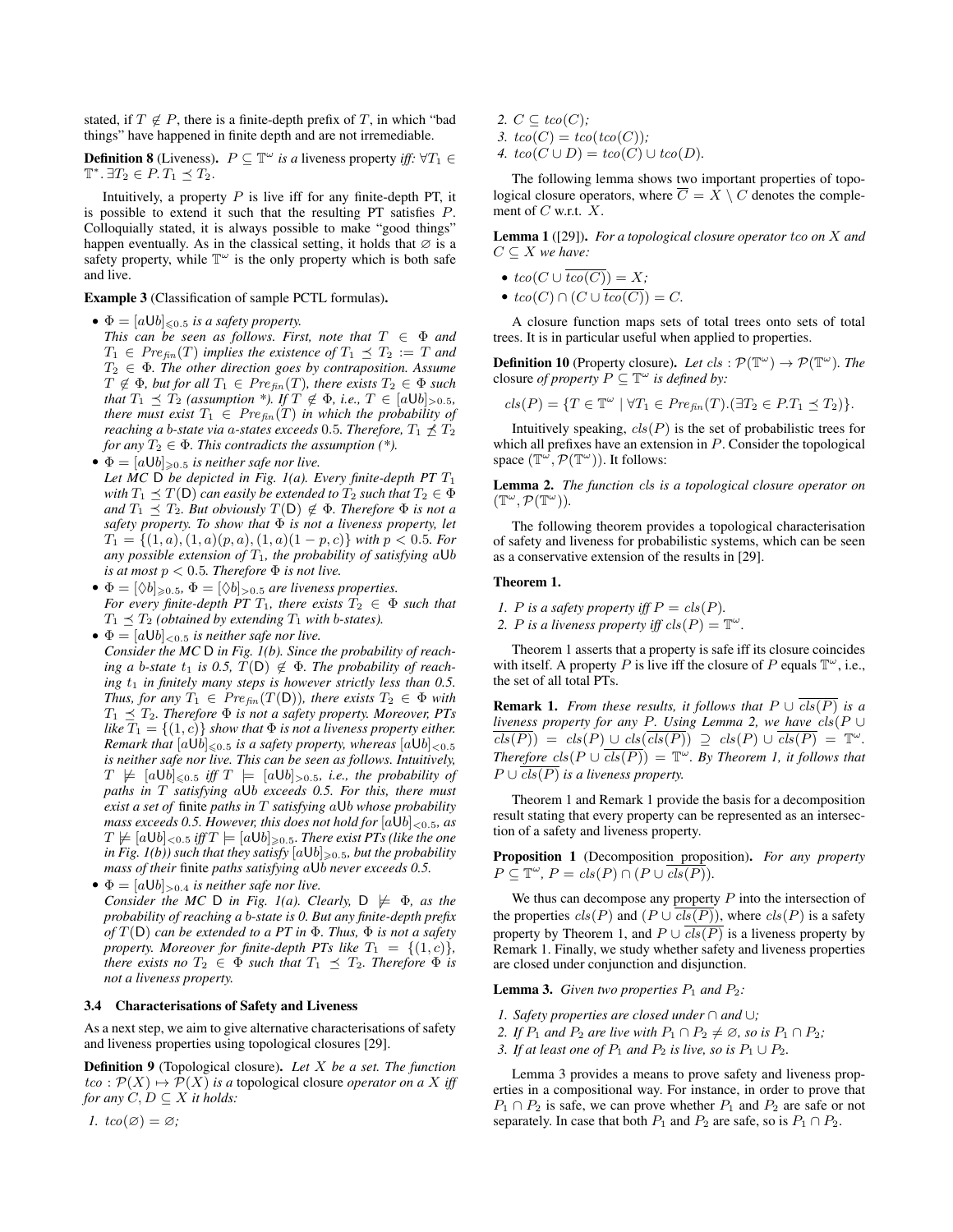| <b>Table 1.</b> Property classification of qualitative PCTL |  |  |  |
|-------------------------------------------------------------|--|--|--|
|                                                             |  |  |  |
| 121                                                         |  |  |  |
|                                                             |  |  |  |
| L                                                           |  |  |  |
| X                                                           |  |  |  |
| S                                                           |  |  |  |
| S                                                           |  |  |  |
| [28]<br>UL<br>EL.<br>X<br>US<br>ES                          |  |  |  |

#### 3.5 Safety and liveness versus counterexamples

We conclude this section by providing a relationship between safety and liveness properties and counterexamples. A property P only has finite counterexamples iff for any MC D  $\not\models$  P, there exists  $T_1 \in Pre_{fin}(T(\mathsf{D}))$  with  $T_1 \npreceq T_2$  for any  $T_2 \in P$ . Conversely, a property  $P$  has no finite counterexamples iff for any MC  $D$  such that  $D \not\models P$ , for each  $T_1 \in Pre_{fin}(T(D))$  there exists  $T_2 \in P$ such that  $T_1 \preceq T_2$ , i.e., no finite-depth prefix is able to violate the property.

#### Theorem 2.

*1.* P *is safe iff it only has finite counterexamples.*

*2.* P *is live iff it has no finite counterexamples.*

Recall that  $\Phi = [a \cup b]_{\leq 0.5}$  is a safety property. As shown in [16], for any MC  $\triangleright$   $\neq$   $\Phi$ , there exists a (finite) set of finite paths of D whose mass probability exceeds 0.5. This indicates that Φ only has finite counterexamples.

# 4. Qualitative Properties

The qualitative fragment of PCTL only contains formulas with probability bounds  $\geqslant 1$  (or  $=1)$  and  $>0.$  Although CTL and qualitative PCTL have incomparable expressive power [4], they have a large fragment in common. (For finite MCs, qualitative PCTL coincides with CTL under strong fairness assumptions.) This provides a basis for comparing the property classification defined above to the existing classification for branching-time properties [28]. A qualitative PCTL-formula  $\Phi$  is equivalent to a CTL-formula  $\Psi$  whenever  $D \models \Phi$  iff  $D \models \Psi$ , where the latter is interpreted over the underlying digraph of MC D.

Example 4 (Classifying qualitative PCTL versus CTL/LTL).

- $[\Diamond a]_{=1}$  *and*  $\forall \Diamond a$ *. Although*  $[\Diamond a]_{=1} \not\equiv \forall \Diamond a$ *, both formulas are liveness properties. Recall that*  $[\Diamond a]_{=1} \equiv [1 \text{U} a]_{\geqslant 1}$ *, which is a liveness property (see Example 3).*
- $[\Diamond a]_{>0}$  *and*  $\exists \Diamond a$ *. As*  $[\Diamond a]_{>0} \equiv [1 \cup a]_{>0}$  *it follows from Example 3 that*  $[\Diamond a]_{>0}$  *is a liveness property. According to [28],* CTL-formula ∃ $\Diamond a$  *is a universally liveness property. Note that* ∀♦a *and* ∃♦a *coincide in the linear-time setting of [2].*
- $[a \cup b]_{\geq 0}$  *and*  $\exists (a \cup b)$ *. Note*  $[a \cup b]_{\geq 0} \equiv \exists (a \cup b)$ *. In fact, also their classifications coincide: the PCTL-formula*  $[aUb]_{>0}$  *is neither safe nor live (see Example 3), whereas the CTL-formula* ∃(aUb) *is also neither safe nor live [28]. Similarly, in the linear-time setting,* aUb *is neither safe nor live [2].*
- $[\Box a]_{=1}$  *and*  $\forall \Box a$ *. In this case,*  $[\Box a]_{=1} \equiv \forall \Box a$  *(see [4]). Since*  $[\Box a]_{=1} \equiv [a \mathsf{U} \neg a]_{\leq 0}$ *, it follows from Example 3 that*  $[\Box a]_{=1}$  *is safe. This coincides with the characterisation of*  $\forall \Box a$  *in* [2].
- $[\Box a]_{>0}$  *and*  $\exists \Box a$ *. As shown in* [4],  $[\Box a]_{>0} \not\equiv \exists \Box a$ *. This nonequivalence is also reflected in the property characterisation. Since*  $[\Box a]_{>0} \equiv [a \Box \neg a]_{<1}$ *, it is neither safe nor live (see Example 3). In contrast,*  $\exists \Box a$  *is classified as a safety property and existentially safety property in [2] and [28], respectively.*

Table 1 summarises the classification where L, S, and X denote liveness, safety, and other properties respectively, while the prefixes E and U denote *existentially* and *universally* respectively. The second column indicates our characterisation, while the 5th and 6th column present the characterisation of [28] and [2] respectively. Please bear in mind, that [2] considers linear-time properties.

In conclusion, our characterisation for qualitative PCTL coincides with that of [2] and [28] with the exception of  $\lceil \Box a \rceil_{>0}$ . [28] considers the branching-time setting, and treats two types of safety properties: universally safety (such as  $\forall \Box a$ ) and existentially safety (e.g.,  $\exists \Box a$ ). The same applies to liveness properties. Accordingly, [28] considers two closure operators: one using finite-depth prefixes (as in Def. 10) and one taking non-total prefixes into account. The former is used for universally safety and liveness properties, the latter for existentially safety and liveness. This explains the mismatches in Table 1. We remark that our characterisation of qualitative properties will coincide with [28] by using a variant of cls that considers non-total prefixes.

# 5. Safety PCTL

In this section, we will provide syntactic characterisations of safety properties in PCTL. For flat PCTL, in which nesting is prohibited, we present an algorithm to decompose a flat PCTL-formula into a conjunction of a safe and live formula. Then we provide a sound and complete characterisation for full PCTL. In both setting, formulas with strict probability bounds are excluded.

#### 5.1 Flat PCTL

Here we focus on a flat fragment of PCTL, denoted  $PCTL_{flat}$ , whose syntax is given by the following grammar:

 $\Phi ::= [\Phi_1^a \mathsf{U} \Phi_2^a]_{\bowtie q} \mid [\Phi_1^a \mathsf{W} \Phi_2^a]_{\bowtie q} \mid [\mathsf{X} \Phi^a]_{\bowtie q} \mid \Phi_1 \wedge \Phi_2 \mid \Phi_1 \vee \Phi_2$ 

with  $\bowtie \in \{\leqslant,\geqslant\}$ , and  $\Phi^a ::= a \mid \neg \Phi^a \mid \Phi_1^a \wedge \Phi_2^a$  is referred to as *literal formulas*. The fragment  $PCTL_{flat}$  excludes nested probabilistic operators as well as strict probability bounds. Note that by applying the distribution rules of disjunction and conjunction, every formula  $\Phi$  in PCTL<sub>flat</sub> can be transformed into an equivalent formula such that all conjunctions are at the outermost level except for those between literal formulas  $\Phi^a$ . Therefore we assume all  $PCTL_{flat}$ -formulas to obey such form. We provide an algorithm that decomposes a  $PCTL_{flat}$ -formula into a conjunction of two PCTL-formulas, one of which is a safety property, while the other one is a liveness property.  $PCTL_{flat}$  is closed under taking the closure:

Lemma 4. *The closure formula of a* PCTL<sub>*flat-formula equals:*</sub>

| $cls(\Phi^a)$                                       | $=$ $-$ | $\Phi^a$                                                          |
|-----------------------------------------------------|---------|-------------------------------------------------------------------|
| $cls([X\Phi^a]_{\bowtie q})$                        | $=$     | $[X\Phi^a]_{\bowtie q}$ for $\bowtie \in \{\leqslant,\geqslant\}$ |
| $cls([\Phi_1^a \cup \Phi_2^a]_{\leq q})$            |         | $= \left[ \Phi_1^a \mathsf{U} \Phi_2^a \right]_{\leq q}$          |
| $cls([\Phi_1^a \mathsf{U} \Phi_2^a]_{\geqslant q})$ |         | $= \left[ \Phi_1^a \mathsf{W} \Phi_2^a \right]_{\geqslant q}$     |
| $cls([\Phi_1^a \mathsf{W} \Phi_2^a]_{\geqslant q})$ |         | $= \left[ \Phi_1^a \mathsf{W} \Phi_2^a \right]_{\geqslant q}$     |
| $cls([\Phi_1^a \mathsf{W} \Phi_2^a]_{\leq q})$      |         | $= \left[ \Phi_1^a \mathsf{U} \Phi_2^a \right]_{\leq q}$          |
| $cls(\Phi_1 \vee \Phi_2)$                           | $=$ $-$ | $cls(\Phi_1) \vee cls(\Phi_2).$                                   |

By Lemma 4, the size of  $cls(\Phi)$  is linear in the size of  $\Phi$ for any  $PCTL_{flat}$  formula Φ. In Lemma 4, we do not define the closure formula for conjunctions, as in general it does not hold that  $cls(\Phi_1 \wedge \Phi_2) = cls(\Phi_1) \wedge cls(\Phi_2)$ :

**Example 5** (Closure of conjunctions). Let  $\Phi = \Phi_1 \wedge \Phi_2$  where  $\Phi_1 = [a \cup b]_{\geq 1}$  *and*  $\Phi_2 = [(a \wedge \neg b) \cup (\neg a \wedge \neg b)]_{\geq 1}$ *. It follows that*  $\Phi \equiv 0$ *. We show that*  $cls(\Phi) \neq \text{cls}(\Phi_1) \land \text{cls}(\Phi_2)$  = [aWb]<sup>&</sup>gt;1∧[(a∧¬b)W(¬a∧¬b)]<sup>&</sup>gt;1*. Since a PT always staying in* a*states almost surely is in*  $cls(\Phi_1) \wedge cls(\Phi_2)$ ,  $cls(\Phi_1) \wedge cls(\Phi_2) \neq 0$ . *However*  $cls(\Phi) \equiv 0$  *because*  $\Phi \equiv 0$ *.*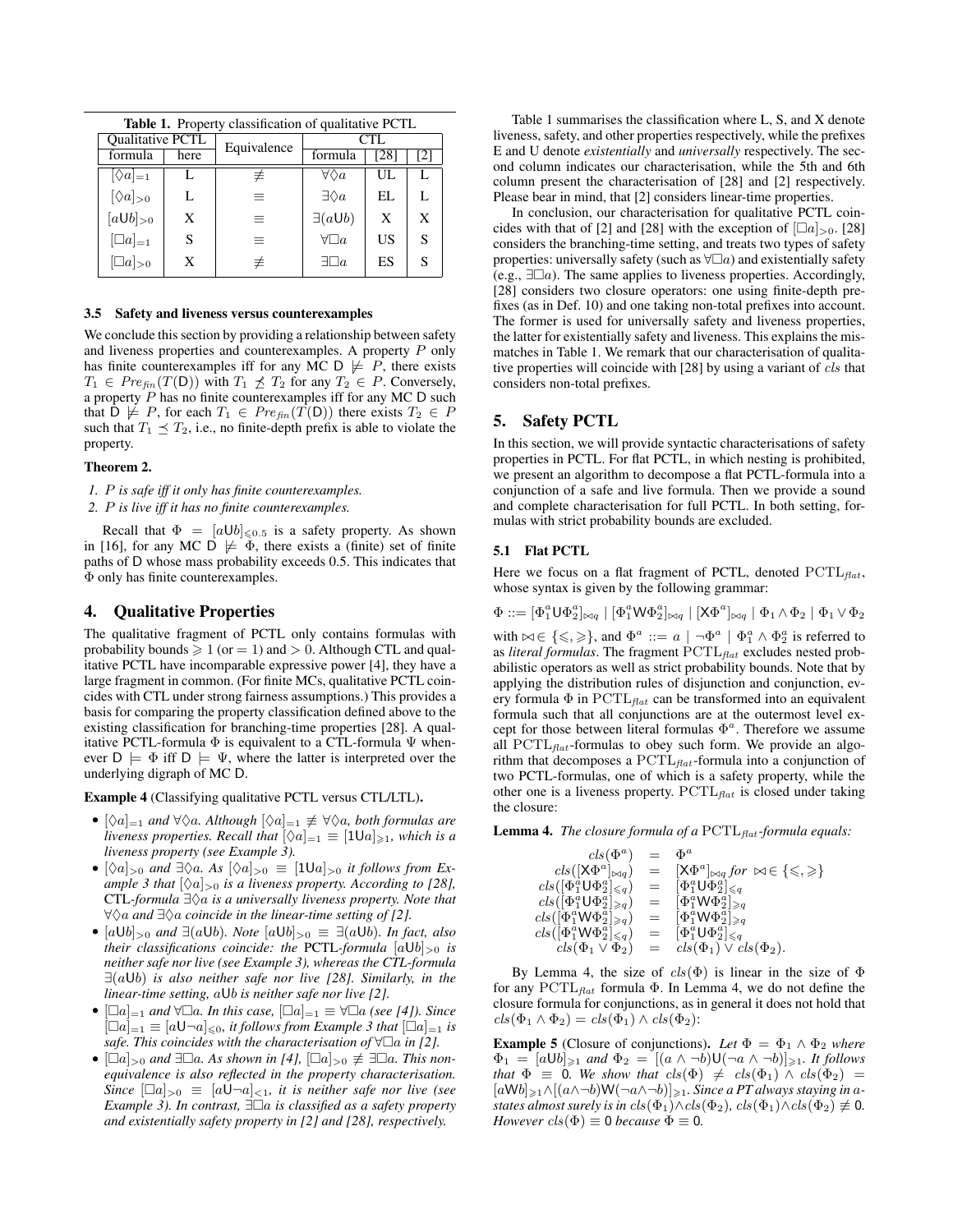Algorithm 1  $PCTL_{flat}$  decomposition

**Require:** A PCTL<sub>flat</sub>-formula  $\Phi$ .

Ensure:

 $(\Phi^s, \Phi^l)$  such that  $\Phi^s \wedge \Phi^l \equiv \Phi$  where  $\Phi^s$  is a safety property and  $\Phi^l$  is a liveness property.

- 1: Transform  $\Phi$  into an equivalent formula such that  $\Phi \equiv \Phi_1 \wedge \Phi_2$  $\Phi_2 \wedge \ldots \wedge \Phi_n$  where  $\Phi_i$  ( $1 \leq i \leq n$ ) contains no conjunction operators except between literal formulas;
- 2: Let  $\Phi_i^s = \text{cls}(\Phi_i)$  for each  $1 \leq i \leq n$  (see Lemma 4);
- 3: Let  $\Phi_i^l = \Phi_i \vee \neg \Phi_i^s$  for each  $1 \leq i \leq n$ ;
- 4: Return  $(\bigwedge_{1 \leq i \leq n} \Phi_i^s, \bigwedge_{1 \leq i \leq n} \Phi_i^l)$ .

Algorithm 1 describes the procedure of decomposition. It is worth mentioning that given  $\Phi \in \text{PCTL}_{\text{flat}}$ , Algorithm 1 returns a pair of formulas  $(\Phi^s, \Phi^l)$  such that  $\Phi \equiv \Phi^s \wedge \Phi^l$ , where  $\Phi^s \in$  $\text{PCTL}_{\text{flat}}$ , but  $\Phi^l$  is not necessary in  $\text{PCTL}_{\text{flat}}$ .

# Theorem 3. *Algorithm 1 is correct.*

Since line 1 in Algorithm 1 may cause an exponential blowup by transforming  $\Phi$  into an equivalent formula in conjunctive normal form. It follows that Algorithm 1 has an exponential worstcase time complexity.

The reason for not considering formulas with strict bounds can be seen in the following example:

**Example 6** (Strict bounds). Let  $\Phi = [a \cup b]_{>0.5}$ . We show that cls(Φ) *cannot be represented in* PCTL*. Let* D<sup>1</sup> *be the MC in Fig. 1(b). Every finite-depth prefix*  $T_1$  *of*  $T(D_1)$  *can easily be extended to a PT*  $T_2 \in \Phi$  *such that*  $T_1 \preceq T_2$ *. From Def. 10 it follows*  $T(D_1) \in \text{cls}(\Phi)$ *. Now consider MC*  $D_2$  *in Fig. 1(a) where we label state*  $s_1$  *with b* (*rather than c*). Then  $T(D_2) \notin \text{cls}(\Phi)$ . For in*stance, the finite-depth prefix*  $\{(1, a), (1, a), (0.5, b), (1, a), (0.5, c)\}$ *of*  $T(D_2)$  *cannot be extended to a PT in*  $\Phi$  *as the probability of reaching* b*-states via only* a*-states is at most* 0.5*. Applying [5, Th. 50], no* PCTL X-*free formula can distinguish*  $D_1$  *and*  $D_2$ *, as they are* weakly bisimilar *(which is easy to verify).*

*The above arguments indicate that all PTs in which*  $\neg(a \lor b)$ *states are reached with probability*  $\geq 0.5$  *in finitely many steps are not in cls*( $\Phi$ )*, while PTs where*  $\neg(a \lor b)$ *-states can only be reached with probability*  $\geq 0.5$  *in infinitely many steps are in* cls( $\Phi$ ). However, in order to characterise PTs where  $\neg(a \lor b)$ *states can only be reached with probability*  $\geq 0.5$  *in infinitely many steps, we need infinitary conjunction of* X *operators. This is not possible in* PCTL*. Thus,* cls(Φ) *cannot be represented in* PCTL*.*

#### 5.2 Safety PCTL with Nesting

In this section we aim to give a sound and complete characterisation of safety properties in PCTL. That is to say, we will define a fragment of PCTL, that in contrast to  $PCTL_{flat}$ , contains nesting of probability operators, such that each formula in that fragment is a safety property. We also show the opposite, namely, that every safety property expressible in PCTL can be expressed as a formula in the provided logical fragment. For the same reasons as explained in Example 6, strict probability bounds are excluded. The logical fragment is defined as follows.

**Definition 11** (Safety PCTL). Let  $\mathcal{F} = \text{PCTL}_{safe}$  denote the safe fragment *of* PCTL*, defined as the smallest set satisfying:*

*1.*  $\Phi^a \in \mathcal{F}$ ;

- *2. If*  $\Phi \in \mathcal{F}$ *, then*  $[X\Phi]_{\geq q} \in \mathcal{F}$ *;*
- *3. If*  $\Phi_1, \Phi_2 \in \mathcal{F}$ *, then*  $\Phi_1 \wedge \Phi_2, \Phi_1 \vee \Phi_2, [\Phi_1 \mathsf{W} \Phi_2]_{\geqslant q} \in \mathcal{F}$ *; 4. If*  $\neg \Phi_1, \neg \Phi_2 \in \mathcal{F}$ , then  $[\Phi_1 \cup \Phi_2]_{\leq q} \in \mathcal{F}$ .

The next result asserts that all properties in  $PCTL_{safe}$  are indeed safety properties according to Def. 7.

## Theorem 4. *Every* PCTLsafe *-formula is a safety property.*

The following theorem asserts (in some sense) the converse of Theorem 4, i.e., all safety properties in PCTL can be represented by an equivalent formula in  $\text{PCTL}_{safe}$ .

Theorem 5. *For every safety property* Φ *expressible in* PCTL *(no strict bounds), there exists*  $\Phi' \in \text{PCTL}_{safe}$  *with*  $\Phi \equiv \Phi'$ .

Note for any  $\Phi \in \mathrm{PCTL}_{\text{flat}}, \text{cls}(\Phi) \in \mathrm{PCTL}_{\text{flat}} \cap \mathrm{PCTL}_{\text{safe}}.$ Thus, Algorithm 1 decomposes  $PCTL_{flat}$ -formula  $\Phi$  into a conjunction of a safety and liveness property such that the safety property is expressed in  $\text{PCTL}_{flat} \cap \text{PCTL}_{safe}$ .

# 6. Liveness PCTL

In this section we investigate expressing liveness properties in PCTL. We start with providing a sound characterisation of liveness properties, that is to say, we provide a logical fragment for liveness properties. Subsequently, we show that a slight superset of this fragment yields a complete characterisation of liveness properties expressible in PCTL. We then discuss the reasons why, in contrast to safety properties, a syntactic sound and complete characterisation of PCTL-expressible liveness properties is difficult to achieve. Let us first define the logical fragment  $\text{PCTL}_{live}^{\leq}$ .

**Definition 12** (Liveness PCTL). Let  $\mathcal{F} = \text{PCTL}_{live}^{\leq}$  denote the live fragment *of* PCTL*, defined as the smallest set satisfying:*

- *1.*  $1 \in \mathcal{F}$  and  $0 \notin \mathcal{F}$ ;
- 2.  $[\Diamond \Phi^a]_{\geqslant q} \in \mathcal{F}$ ;
- *3. If*  $\Phi_1, \Phi_2 \in \mathcal{F}$ *, then*  $\Phi_1 \wedge \Phi_2 \in \mathcal{F}$ *;*
- *4. If*  $\Phi_1 \in \mathcal{F}$  *or*  $\Phi_2 \in \mathcal{F}$ *, then*  $\Phi_1 \vee \Phi_2$ ,  $[\Phi_1 \mathsf{W} \Phi_2]_{\geq q} \in \mathcal{F}$ *;*
- *5. If*  $\Phi \in \mathcal{F}$ *, then*  $[X\Phi]_{\geq q} \in \mathcal{F}$ *;*
- *6. If*  $\Phi_2 \in \mathcal{F}$ *, then*  $[\Phi_1 \cup \Phi_2]_{\geq q} \in \mathcal{F}$  *for any*  $\Phi_1$ *.*

It follows that  $\text{PCTL}_{live}^{\leq}$ -formulas are liveness properties.

**Theorem 6.** Every  $\text{PCTL}_{live}^{\le}$ -formula is a liveness property.

However, the converse direction is not true, i.e., it is not the case that every liveness property expressible in PCTL can be expressed in  $\text{PCTL}_{live}^{\leq}$ . This is exemplified below.

**Example 7** (A liveness property not in  $\text{PCTL}_{live}^{<}$ ). Let  $\Phi =$  $[[\Diamond a]_{\geqslant 1}$ Ub $]_{\geqslant 1}$ *. First, observe*  $\Phi \notin \operatorname{PCTL}_{live}^{\leqslant}$ *, since*  $b \notin \operatorname{PCTL}_{live}^{\leqslant}$ *according to Def. 12. On the other hand, it follows that* Φ *is a liveness property. This can be seen as follows. Let*  $T_1 \in \mathbb{T}^*$  be an *arbitrary finite-depth PT. By Def. 7, it suffices to show that*  $T_1 \preceq T_2$ *for some*  $T_2 \in \Phi$ *. Such*  $T_2$  *can be constructed by extending all leaves in*  $T_1$  *with a transition to*  $(a \land b)$ *-states with probability 1. This yields*  $T_2 \in \Phi$ *. Therefore such*  $T_2 \in \Phi$  *with*  $T_1 \preceq T_2$  *always exists and* Φ *is a liveness property.*

Example 7 shows that  $\text{PCTL}_{live}^{\leq}$  is not complete, i.e., it does not contain all liveness properties expressible in PCTL. The problem is caused by clause 6) in Def. 12, where we require that  $\Phi_2 \in \mathrm{PCTL}_{live}^{\leq}$ , in order for  $[\Phi_1 \mathsf{U} \Phi_2]_{\geqslant q} \in \mathrm{PCTL}_{live}^{\leq}$ . As shown in Example 7, this requirement is too strict, since it excludes liveness properties like  $[[\Diamond a]_{\geq 1} \cup b]_{\geq 1}$ . Let us now slightly relax the definition of  $\text{PCTL}_{live}^{\leq}$  by replacing clause 6) in Def. 12 by:

If 
$$
\Phi_1 \in \mathcal{F}
$$
 or  $\Phi_2 \in \mathcal{F}$ , then  $[\Phi_1 \cup \Phi_2]_{\geq q} \in \mathcal{F}$ . (1)

The resulting logical fragment is referred to as  $PCTL<sub>live</sub><sup>></sup>$ . This fragment contains all liveness properties expressible in PCTL.

Theorem 7. *For any liveness property* Φ *expressible in* PCTL*, there exists*  $\Phi' \in \text{PCTL}_{live}^{\geq}$  *with*  $\Phi \equiv \Phi'$ .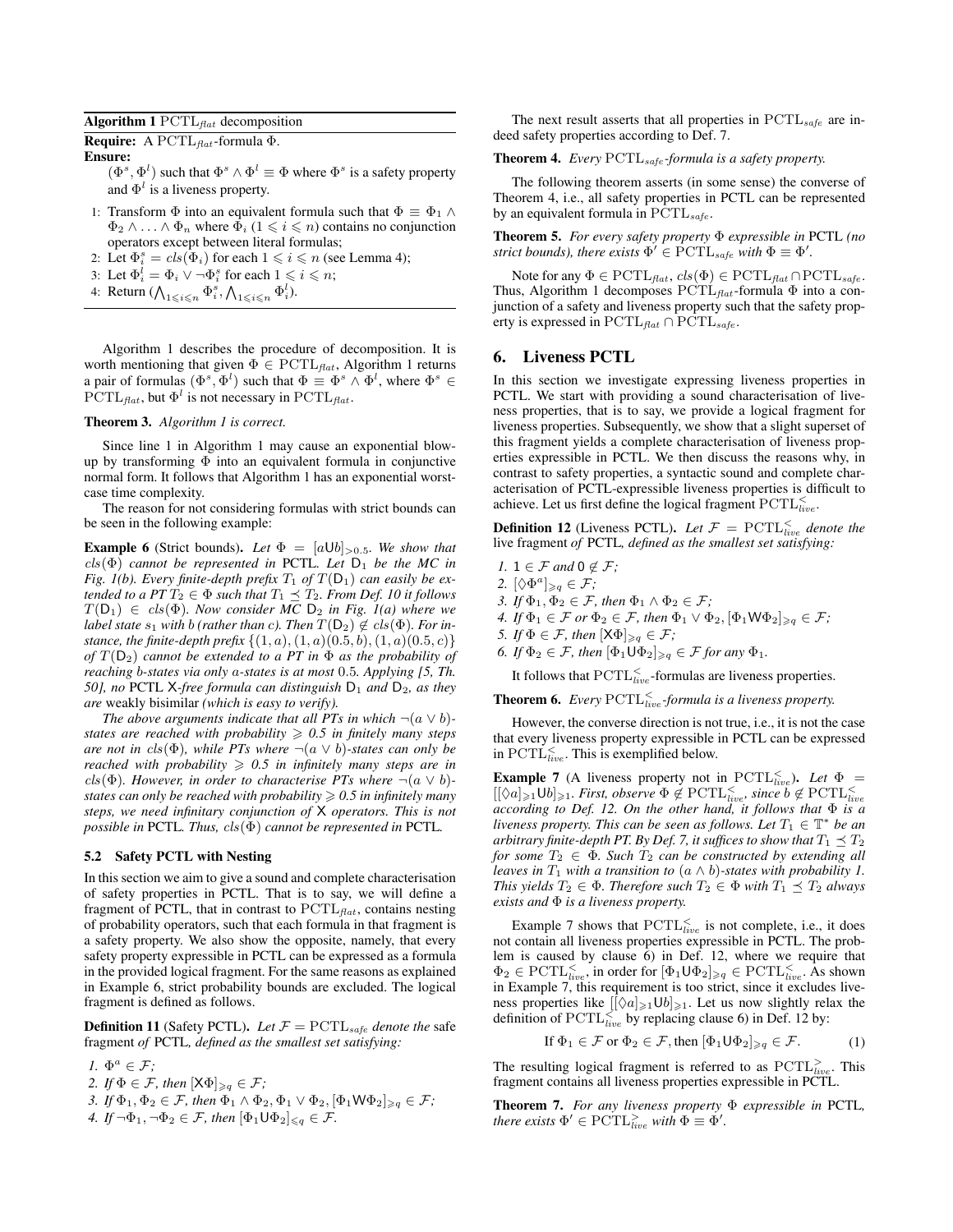$\text{PCTL}_{live}^>$  is a superset of  $\text{PCTL}_{live}^<$  and contains all liveness PCTL properties. Unfortunately, it also contains some properties which are not live, i.e., it is not sound. In the example below we show that formulas like  $\Phi = [\Phi_1 \cup \Phi_2]_{\geqslant 0.5}$  cannot be classified easily when  $\Phi_1$  is a liveness property while  $\Phi_2$  is not (A live formula with a similar schema is given in Example 7).

**Example 8** (Liveness is hard to capture syntactically). Let  $\Phi$  =  $[\Phi_1 \cup \Phi_2]_{\geqslant 0.5}$  *with*  $\Phi_1 = [\Diamond a]_{\geqslant 1} \land [\Diamond (\neg a \land \neg b)]_{\geqslant 1}$  *and*  $\Phi_2 =$  $[\Box(\neg a \land b)]_{\geqslant 1}$ *. Intuitively,*  $\Phi_1$  *requires that a-states and*  $(\neg a \land b)$  $\neg b$ )-states are each eventually reached almost surely, while  $\Phi_2$ *requires to almost surely stay in*  $(\neg a \land b)$ -states. By Def. 12,  $\Phi_1 \in$  $\text{PCTL}_{live}^{\leq}$ , which implies  $\Phi_1 \in \text{PCTL}_{live}^{\geq}$  and  $\Phi \in \text{PCTL}_{live}^{\geq}$ .  $\Phi$ *is however not a liveness property. We show this by arguing that*  $T_1 = \{(1, a)\}\$ is not a prefix of any PT in  $\Phi$ *. Let*  $T_1 \preceq T_2$ *. As*  $T_2 \notin \Phi_2$ ,  $T_1$  *needs to be extended so as to yield a PT in*  $\Phi_1$  *so as to fulfil*  $\Phi$ *. Since*  $\Phi_1 \wedge \Phi_2 \equiv 0$  *and*  $a \wedge (\neg a \wedge \neg b) \equiv 0$ *, for any*  $T \in \Phi_1$ , it follows  $T \notin \Phi_2$  and  $T \notin [X\Phi_2]_{>0}$ .  $\Phi_1$  thus implies ¬Φ*. Thus* Φ *is not live.*

*Actually,*  $\Phi \equiv \Phi_2$ *, since it is not possible to reach*  $\Phi_2$ -states via *only*  $\Phi_1$ -states. In order for a PT satisfying  $\Phi$ , it must satisfy  $\Phi_2$ *initially. Every* Φ *can be simplified to an equivalent property not in*  $\text{PCTL}^{\geq}_{live}.$ 

In conclusion, formulas like  $\Phi = [\Phi_1 \cup \Phi_2]_{\geq 0.5}$  are live, provided  $\Phi_2$  is live too. The difficulty arises when  $\Phi_2$  is not live but  $\Phi_1$  is. Since Examples 7 and 8 indicate that the liveness of  $\Phi_1$  does not necessarily imply the liveness of Φ. Whereas the definition of safe PCTL formulas can be done inductively over the structure of the formula, this is not applicable to live PCTL. For instance, formulas like  $[\Phi_1 \cup \Phi_2]_{\geq 0.5}$  cannot be categorised as being live (or not) based on the sub-formulas.

It is worth mentioning that membership in  $PCTL_{safe}$  can be determined syntactically, while this does neither hold for  $\text{PCTL}_{live}^<$ nor for  $\text{PCTL}_{live}^>$ . Since, first of all, we require that  $\Phi \not\equiv 0$  for each  $\Phi \in \mathrm{PCTL}_{live}^{< \; \text{mod} \; \Phi} \in \mathrm{PCTL}_{live}^{> \; \text{The checking of} \; \Phi \not\equiv 0 \; \text{relies}}$ on PCTL satisfiability checking, i.e.,  $\Phi \neq 0$  if and only if there exists  $T \in \mathbb{T}^{\omega}$  such that  $T \in \Phi$  ( $\Phi$  is satisfiable). PCTL satisfiability has received scant attention, and only partial solutions are known: [8] considers satisfiability checking for qualitative PCTL, while [6] presents an algorithm for bounded satisfiability checking of bounded PCTL. To the best of our knowledge, no algorithm for full PCTL satisfiability checking exists. Secondly, as indicated in Example 8, formulas of the form  $[\Phi_1 \cup \Phi_2]_{\geq q}$  cannot be easily classified syntactically. In order for  $\text{PCTL}_{live}^{>}$  to solely contain liveness properties, the condition Eq. (1) should be changed to:  $[\Phi_1 \cup \Phi_2]_{\geqslant q} \in \mathcal{F}$  iff

1. either  $\Phi_2 \in \mathcal{F}$ , 2. or  $\Phi_1 \in \mathcal{F}$  and  $\Phi_1 \wedge [\Phi_1 \cup \Phi_2]_{\geq q} \not\equiv 0$ .

The first clause subsumes  $\text{PCTL}_{live}^{\le}$ , while the second clause requires that in case only  $\Phi_1$  is in  $\tilde{\text{PCTL}}_{live}^>$ ,  $\Phi_1 \wedge [\Phi_1 \cup \Phi_2]_{\geq q}$  must be satisfiable, namely, it is possible to extend a PT satisfying  $\Phi_1$ such that it satisfies  $[\Phi_1 \cup \Phi_2]_{\geq q}$ .

It is not surprising to encounter such difficulties when characterising PCTL liveness. Even in the non-probabilistic setting, the characterisation of liveness LTL relies on LTL satisfiability checking and it is (to our knowledge) still an open problem to provide a both sound and complete characterisation for liveness in LTL [35] and CTL.

Remark 2. *In contrast to Section 5.2, where safety properties are* restricted to non-strict bounds, both  $\text{PCTL}_{live}^<$  and  $\text{PCTL}_{live}^>$  can *be extended to strict bounds while preserving all theorems of this section.*

# 7. Characterisation of Simulation Pre-order

Simulation is an important pre-order relation for comparing the behaviour of MCs [20]. Roughly speaking, an MC D simulates D' whenever it can mimic all transitions of D' with at least the same probability. A logical characterisation of (weak and strong) simulation pre-order relations on MCs has been given in [5]. Baier *et al.* [5] use the following safety and liveness fragments of PCTL. The safety fragment is given by:

 $\Phi ::= a \mid \neg a \mid \Phi_1 \wedge \Phi_2 \mid \Phi_1 \vee \Phi_2 \mid [X\Phi]_{\geq p} \mid [\Phi_1 W \Phi_2]_{\geq q}$ , (2) while the liveness fragment is defined by:

 $\Phi ::= a \mid \neg a \mid \Phi_1 \wedge \Phi_2 \mid \Phi_1 \vee \Phi_2 \mid [X\Phi]_{\geqslant p} \mid [\Phi_1 \cup \Phi_2]_{\geqslant q}.$  (3)

Observe that  $PCTL_{safe}$  subsumes the safety PCTL defined in Eq. (2). In addition, formulas of the form  $[\Phi_1 \cup \Phi_2]_{\leq q}$  belong to  $PCTL_{safe}$ , provided  $\neg \Phi_1$  and  $\neg \Phi_2$  are safety properties. The main difference between [5] and our characterisation is concerned with liveness properties. The liveness fragment in Eq. (3) is incomparable with both  $\text{PCTL}_{live}^{\le}$  and  $\text{PCTL}_{live}^{\ge}$ . For instance, formulas like  $[a \cup b]_{\geq q}$  are live according to Eq. (3), but is neither safe nor live according to our characterisation.

Now we demonstrate whether the logical fragment  $PCTL_{safe}$ characterises strong simulations, and similar for the two liveness fragments defined before. The concept of strong simulation between probabilistic models relies on the concept of *weight function* [19, 20]:

**Definition 13** (Weight function). Let S be a set and  $R \subseteq S \times S$ . *A* weight function *for distributions*  $\mu_1$  *and*  $\mu_2$  *with respect to* R *is a function*  $\Delta : \mathcal{S} \times \mathcal{S} \mapsto [0, 1]$  *satisfying:* 

- $\Delta(s_1, s_2) > 0$  *implies*  $s_1$  *R*  $s_2$ *,*
- $\mu_1(s_1) = \sum_{s_2 \in \mathcal{S}} \Delta(s_1, s_2)$  *for any*  $s_1 \in \mathcal{S}$ *,*
- $\mu_2(s_2) = \sum_{s_1 \in S} \Delta(s_1, s_2)$  *for any*  $s_2 \in S$ *.*

*We write*  $\mu_1 \subseteq_R \mu_2$  *if there exists a weight function*  $\Delta$  *for*  $\mu_1$  *and* µ<sup>2</sup> *with respect to* R*.*

Strong simulation for MCs is now defined as follows.

**Definition 14** (Strong simulation). Let  $D = (S, AP, \rightarrow, L, s_0)$  be *an MC.*  $R \subseteq S \times S$  *is a* strong simulation *iff*  $s_1$   $R$   $s_2$  *implies*  $L(s_1) = L(s_2)$  and  $\mu_1 \subseteq_R \mu_2$ , where  $s_i \to \mu_i$  with  $i \in \{1, 2\}$ . *We write*  $s_1 \precsim s_2$  *iff there exists a strong simulation* R *such that* s<sup>1</sup> R s2*.*

In order to give a logical characterisation of  $\precsim$  using PCTL<sub>safe</sub>, we define a pre-order relation on PCTL<sub>safe</sub>. Let  $s_1 \precsim_{\text{safe}} s_2$  iff  $s_2 \models \Phi$  implies  $s_1 \models \Phi$  for every  $\Phi \in \text{PCTL}_{\text{safe}}$ . Similarly,  $s_1 \precsim_{live}^{i} s_2$  iff  $s_1 \models \Phi$  implies  $s_2 \models \Phi$  for any  $\Phi \in \text{PCTL}_{live}^{i}$  with  $i \in \{1, 2\}$ . The following theorem shows that both  $\precsim_{safe}$  and  $\lesssim_{live}^{2}$  can be used to characterise strong simulation as in [5], while  $\lesssim_{live}^{1}$  is strictly coarser than  $\lesssim$ .

**Theorem 8.**  $\precsim$  =  $\precsim_{\text{safe}}$  =  $\precsim_{\text{live}}^2$   $\subsetneq$   $\precsim_{\text{live}}^1$ .

The proof of  $\precsim_{live}^2 \subseteq \precsim$  relies on liveness properties expressible in PCTL. Consequently,  $\precsim$  =  $\precsim$  live, where  $\precsim$  live is the preorder induced by PCTL<sub>live</sub>, i.e., the set of all liveness properties expressible in PCTL.

#### 8. Strong Safety and Absolute Liveness

In this section, we characterise strong safety and absolute liveness properties as originated in [34] for LTL. In the original setting, a strong safety property  $P$  is a safety property that is closed under stuttering, and is insensitive to the deletion of states, i.e., deleting an arbitrary number of states from a sequence in P yields a sequence in  $P$ . (A similar notion also appeared in [3].) We lift this notion to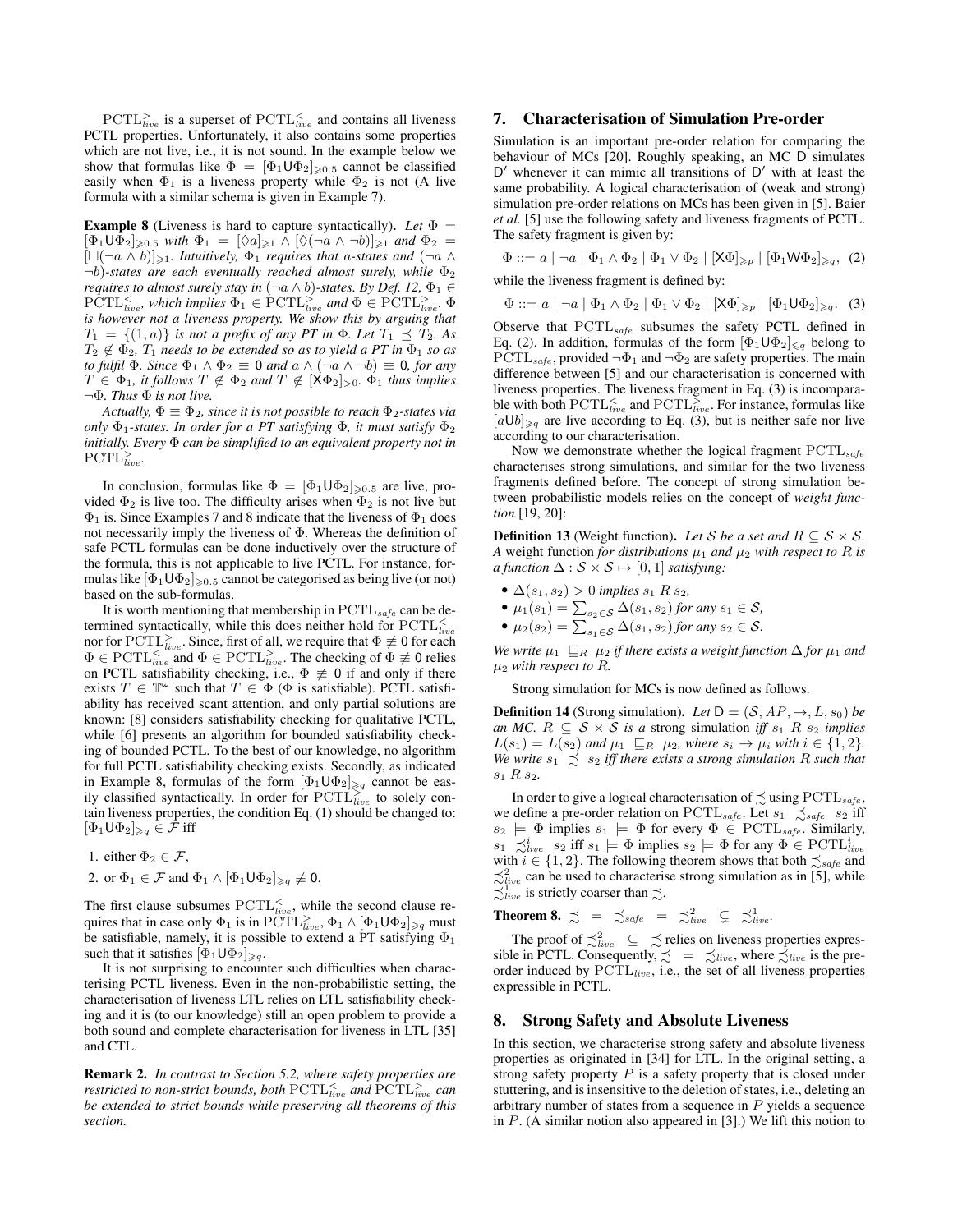probabilistic trees and provide a sound and complete characterisation of strong safety (expressible in PCTL). In contrast, an absolute liveness property is a liveness property that is insensitive to adding prefixes. We provide a sound and complete characterisation of absolute liveness properties, and show that each such property is in fact an almost sure reachability formula.

## 8.1 Strong Safety Properties

**Definition 15** (Stuttering).  $PTT_1 = (W_1, L_1, P_1)$  *is a* stuttering *of PT*  $T_2 = (W_2, L_2, P_2)$  *iff for some*  $\pi_1$  *with*  $\pi_1 \downarrow = n$ *:* 

$$
W_1 \setminus W_2 = \{ \pi_1 \cdot n \cdot \pi_2 \mid \pi_1 \cdot \pi_2 \in W_2 \}, \text{ and}
$$

• *for any*  $\pi \in W_1$ ,

$$
L_1(\pi) = \begin{cases} L_2(\pi) & \text{if } \pi \in W_2 \\ L_2(\pi_1) & \text{if } \pi = \pi_1 \cdot n \\ L_2(\pi_1 \cdot \pi_2) & \text{if } \pi = \pi_1 \cdot n \cdot \pi_2 \end{cases}
$$

• *for any*  $\pi, \pi' \in W_1$ ,  $P_1(\pi)(\pi')$  *equals* 

$$
\begin{cases}\nP_2(\pi)(\pi') & \text{if } \pi, \pi' \in W_2 \\
1 & \text{if } \pi = \pi_1, \pi' = \pi_1 \cdot n \\
P_2(\pi_1 \cdot \pi_2)(\pi_1 \cdot \pi_2') & \text{if } \pi = \pi_1 \cdot n \cdot \pi_2, \pi' = \pi_1 \cdot n \cdot \pi_2'.\n\end{cases}
$$

Phrased in words,  $T_1$  is the same as  $T_2$  except that one or more nodes in  $T_2$ , such as the last node of  $\pi_1$  is repeated (stuttered) with probability one for all paths in  $W_1$  with prefix  $\pi_1$ . Conversely, we can also delete nodes from a PT:

**Definition 16** (Shrinking). *Let*  $T_1, T_2 \in \mathbb{T}^\omega$ .  $PTT_1 = (W_1, L_1, P_1)$ *is a* shrinking *of*  $T_2 = (W_2, L_2, P_2)$  *iff there exists*  $\pi_1 \cdot n \in W_2$ *with*  $\pi_1 \neq \epsilon$  *such that* 

$$
W_1 \setminus W_2 = \{ \pi_1 \cdot \pi_2 \mid \pi_1 \cdot n \cdot \pi_2 \in W_2 \}, \text{ and}
$$

• *for any*  $\pi \in W_1$ ,

 $\sqrt{ }$  $\int$  $\overline{a}$ 

$$
L_1(\pi) = \begin{cases} L_2(\pi) & \text{if } \pi \in W_2 \\ L_2(\pi_1 \cdot n \cdot \pi_2) & \text{if } \pi = \pi_1 \cdot \pi_2. \end{cases}
$$

• *for any*  $\pi, \pi' \in W_1$ ,  $P_1(\pi)(\pi')$  *equals* 

$$
P_2(\pi)(\pi') \quad if \pi, \pi' \in W_2
$$
  
\n
$$
P_2(\pi)(\pi_1 \cdot n) \times P_2(\pi_1 \cdot n)(\pi_1 \cdot n \cdot \pi'_2) \quad if \pi = \pi_1, \pi' = \pi_1 \cdot \pi'_2
$$
  
\n
$$
P_2(\pi_1 \cdot n \cdot \pi_2)(\pi_1 \cdot n \cdot \pi'_2) \quad if \pi = \pi_1 \cdot \pi_2 \text{ and}
$$
  
\n
$$
\pi' = \pi_1 \cdot \pi'_2.
$$

Note that deletion of the initial node is prohibited, as  $\pi_1 \neq \epsilon$ .

**Example 9** (Shrinking and stuttering). Let  $T_1$ ,  $T_2$ , and  $T_3$  be the *PTs depicted in Fig. 3, where symbols inside circles denote node labels.*  $T_2$  *is a stuttering PT of*  $T_1$ *, as in*  $T_2$  *the c-node is stuttered with probability one. On the other hand,*  $T_3$  *is obtained by deleting the* b-state from  $T_1$ , such that the probability from a-state to d*state and* e*-state equals* 0.5×0.4 = 0.2 *and* 0.5×0.6 = 0.3*, respectively. Thus,*  $T_3$  *is a shrinking PT of*  $T_1$ *.* 

Now we are ready to define the *strong safety* properties in the probabilistic setting:

Definition 17 (Strong safety). *A safety property* P *is a* strong safety *property whenever*

- *1.* P is closed under stuttering, i.e,  $T \in P$  implies  $T' \in P$ , for *every stuttering PT* T 0 *of* T*, and*
- 2. P is closed under shrinking, i.e.,  $T \in P$  implies  $T' \in P$ , for *every shrinking PT* T 0 *of* T*.*

Observe that there exist non-safety properties that are closed under stuttering and shrinking. For instance  $[1 \cup [a]_{\geq 1}]_{\geq 0.5}$  is not a safety property, but is closed under stuttering and shrinking. In [35], it was shown that an LTL formula is a strong safety property iff it can be represented by an LTL formula in positive normal form



Figure 3. Illustrating stuttering and shrinking of PTs

using only  $\Box$  operators. We extend this result in the probabilistic setting: strong safety properties syntactically cover more PCTLformulas than those only containing  $\Box$  operators.

**Definition 18** (Strong safety PCTL). Let  $\mathcal{F} = \text{PCTL}_{ssafe}$  denote *the* strong safety fragment *of* PCTL<sub>safe</sub> such that:

*1.*  $\Phi^a \in \mathcal{F}$ ; 2. *If*  $\Phi_1, \Phi_2 \in \mathcal{F}$ , then  $\Phi_1 \wedge \Phi_2$  *and*  $\Phi_1 \vee \Phi_2$  *are in*  $\mathcal{F}$ *; 3. If*  $\Phi_1 \in \mathcal{F}$  *and*  $\Phi_2 \in \mathcal{F}^{\square}$ *, then*  $\left[\Phi_1 \mathsf{W} \Phi_2 \right]_{\geq q} \in \mathcal{F}$ *;* 

where  $\mathcal{F}^{\square}$  is defined as follows:

*I.* If 
$$
\Phi_1, \Phi_2 \in \mathcal{F}^{\square}
$$
, then  $\Phi_1 \wedge \Phi_2$  and  $\Phi_1 \vee \Phi_2$  are in  $\mathcal{F}^{\square}$ ;  
2. If  $\Phi \in \mathcal{F}$ , then  $[\square \Phi]_{\geq 1} \in \mathcal{F}^{\square}$ .

Note that by clause 3),  $[\Box \Phi]_{\geq q}$  is a formula in PCTL<sub>ssafe</sub>, provided  $\Phi \in \text{PCTL}_{ssafe}$ . This follows from the fact that  $[\Box \Phi]_{\geqslant q} \equiv$  $[\Phi \text{WO}]_{\geqslant q} \equiv [\Phi \text{W}[\Box \text{O}]_{\geqslant 1}]_{\geqslant q}$ , and  $[\Box \text{O}]_{\geqslant 1} \in \mathcal{F}^{\Box}$ . The following result shows that  $\text{PCTL}_{ssafe}$  is sound and complete, i.e., all formulas in PCTL<sub>ssafe</sub> are strong safety properties and every strong safety property expressible in PCTL is expressible in  $PCTL_{ssafe}$ .

Theorem 9. *Every* PCTLssafe *-formula is a strong safety property and for any strong safety property* Φ *expressible in* PCTL*, there*  $\text{exists } \Phi' \in \text{PCTL}_{ssafe} \text{ with } \Phi \equiv \Phi'.$ 

The question whether all formulas in  $PCTL_{ssafe}$  can be represented by an equivalent formula in positive normal form using only  $\Box$ -modalities is left for future work.

#### 8.2 Absolute Liveness Properties

Now we introduce the concepts of *stable* properties and *absolute liveness* properties. Intuitively, a property  $P$  is stable, if for any  $T \in P$ , all suffixes of T are also in P. This intuitively corresponds to once  $P$  is satisfied, it will never be broken in the future.

**Definition 19** (Stable property). P is a stable property iff  $T \in P$  $implies T' \in P$ , for every suffix  $T'$  of  $T$ .

A property P is an absolute liveness property, if for any  $T \in P$ , all PTs which have  $T$  as a suffix are also in  $P$ . Colloquially stated, once  $P$  is satisfied at some point,  $P$  was satisfied throughout the entire past.

Definition 20 (Absolute liveness). P *is an* absolute liveness *property iff*  $P \neq \emptyset$  *and*  $T' \in P$  *implies*  $T \in P$ *, for every suffix*  $T'$  *of* T*.*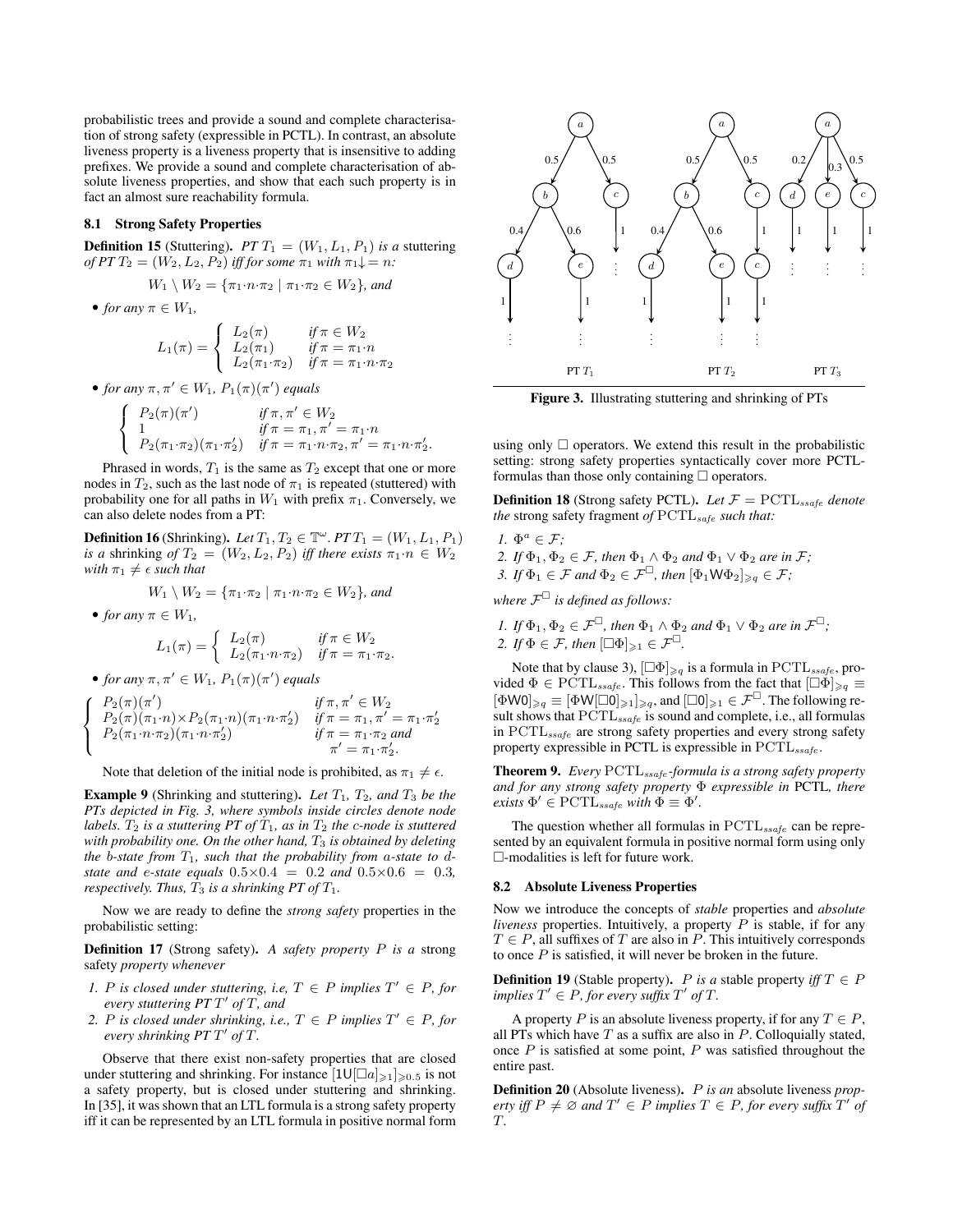Rather than requiring every absolutely liveness property to be a liveness property by definition, this follows implicitly:

#### Lemma 5. *Every absolute liveness property is live.*

For transition systems, there is a close relationship between stable and absolute liveness properties [35]. A similar result is obtained in the probabilistic setting:

**Lemma 6.** For any  $P \neq \mathbb{T}^{\omega}$ , P is a stable property iff  $\overline{P}$  is an *absolute liveness property.*

**Definition 21** (Absolute liveness PCTL). Let  $\mathcal{F} = \text{PCTL}_{alive}$ *denote the* absolute liveness fragment *of* PCTL *such that:*

- *1.*  $1 \in \mathcal{F}$  and  $0 \notin \mathcal{F}$ ;
- 2. *If*  $\Phi_1, \Phi_2 \in \mathcal{F}$ *, then*  $\Phi_1 \wedge \Phi_2$ ,  $\Phi_1 \vee \Phi_2$ ,  $[\Phi_1 \mathsf{W} \Phi_2]_{>0} \in \mathcal{F}$ *;*
- *3. If*  $\Phi_2 \in \mathcal{F}$ *, then*  $[X\Phi_2]_{>0}, [\Phi_1 \mathsf{U} \Phi_2]_{>0} \in \mathcal{F}$ *;*
- *4. If*  $\Phi_1 \in \mathcal{F}$  *with*  $\neg \Phi_1 \wedge \Phi_2 \equiv 0$ *, then*  $[\Phi_1 \cup \Phi_2]_{>0}$ ,  $[\Phi_1 \cup \Phi_2]_{>0} \in$ F*.*

According to the definition of PCTL<sub>alive</sub>, PCTL<sub>alive</sub> only contains qualitative properties with bound  $> 0$ . By clause 4),  $[\Diamond \Phi]_{>0}$  is an absolute liveness formula for any  $\Phi \neq 0$ , while  $[\Box \Phi]_{>0}$  is an absolute liveness formula provided  $\Phi$  is so too. Note that  $\text{PCTL}_{alive}$  is a proper subset of  $\text{PCTL}_{live}^>$  but not of  $PCTL_{live}^{\leq}$ , e.g., formulas like  $[\Phi_1 \cup \Phi_2]_{>0}$  with  $\Phi_1 = [\Diamond b]_{>0}$  and  $\Phi_2 = [a \overline{U}b]_{\geqslant 0.5}$  is in PCTL<sub>alive</sub> because  $\Phi_1 \in \text{PCTL}_{alive}$  and  $\neg \Phi_1 \wedge \Phi_2 \equiv 0$ . However  $\Phi \notin \operatorname{PCTL}_{live}^{\leq}$ , since  $\Phi_2 \notin \operatorname{PCTL}_{live}^{\leq}$ .

Theorem 10. *Every formula in* PCTLalive *is an absolute liveness property, and for every absolute liveness property* Φ *expressible in* PCTL, there exists  $\Phi' \in \mathrm{PCTL}_{alive}$  with  $\Phi \equiv \Phi'$ .

Inspired by [35], we provide an alternative characterisation of absolute liveness properties.

Theorem 11. PCTL*-formula* Φ *is an absolute liveness property iff*  $\Phi \not\equiv 0$  *and*  $\Phi \equiv [\Diamond \Phi]_{>0}$ .

# 9. Conclusions

This paper presented a characterisation of safety and liveness properties for fully probabilistic systems. It was shown that most facts from the traditional linear-time [2] and branching-time setting [29] are preserved. In particular, every property is equivalent to the conjunction of a safety and liveness property. Various sound PCTLfragments have been identified for safety, absolute liveness, strong safety, and liveness properties. Except for liveness properties, these logical characterisation are all complete. Fig. 4 summarises the PCTL-fragments and their relation, where  $L_1 \rightarrow L_2$  denotes that  $L_2$  is a sub-logic of  $L_1$ .<sup>1</sup>



Figure 4. Overview of relationships between PCTL fragments

<sup>1</sup>Here, it is assumed that  $\text{PCTL}_{live}^{\leq}$  and  $\text{PCTL}_{live}^{\geq}$  also support strict bounds.

There are several directions for future work such as extending the characterisation to Markov decision processes, considering fairness [37], finite executions [27], and more expressive logics such as the probabilistic  $\mu$ -calculus [30].

## Acknowledgments

This work is supported by the 7th EU Framework Programme under grant agreements 295261 (MEALS) and 318490 (SENSA-TION), and by the DFG Sonderforschungsbereich AVACS. Lijun Zhang (corresponding author) has received support from the National Natural Science Foundation of China (NSFC) under grant No. 61361136002 and 91118007. Joost-Pieter Katoen is supported by the Excellence Initiative of the German federal and state governments.

#### References

- [1] M. W. Alford, J. P. Ansart, G. Hommel, L. Lamport, B. Liskov, G. P. Mullery, and F. B. Schneider. *Distributed Systems: Methods and Tools for Specification*, volume 190 of *LNCS*. Springer-Verlag, 1985.
- [2] B. Alpern and F. B. Schneider. Recognizing safety and liveness. *Distributed Computing*, 2(3):117–126, 1987.
- [3] B. Alpern, A. J. Demers, and F. B. Schneider. Safety without stuttering. *Inf. Process. Lett.*, 23(4):177–180, 1986.
- [4] C. Baier and J.-P. Katoen. *Principles of Model Checking*. MIT Press, 2008.
- [5] C. Baier, J.-P. Katoen, H. Hermanns, and V. Wolf. Comparative branching-time semantics for Markov chains. *I&C*, 200(2):149–214, 2005.
- [6] N. Bertrand, J. Fearnley, and S. Schewe. Bounded satisfiability for PCTL. In *CSL*, volume 16 of *LIPIcs*, pages 92–106, 2012.
- [7] A. Bouajjani, J.-C. Fernandez, S. Graf, C. Rodriguez, and J. Sifakis. Safety for branching time semantics. In *ICALP*, volume 510 of *LNCS*, pages 76–92. Springer, 1991.
- [8] T. Brázdil, V. Forejt, J. Kretínský, and A. Kucera. The satisfiability problem for probabilistic CTL. In *LICS*, pages 391–402, 2008.
- [9] R. Chadha and M. Viswanathan. A counterexample-guided abstraction-refinement framework for Markov decision processes. *ACM Trans. Comput. Logic*, 12(1):1–49, 2010.
- [10] B. Charron-Bost, S. Toueg, and A. Basu. Revisiting safety and liveness in the context of failures. In *CONCUR*, volume 1877 of *LNCS*, pages 552–565. Springer, 2000.
- [11] K. Chatterjee, T. A. Henzinger, B. Jobstmann, and R. Singh. Measuring and synthesizing systems in probabilistic environments. In *CAV*, volume 6174 of *LNCS*, pages 380–395, 2010.
- [12] S.-C. Cheung and J. Kramer. Checking safety properties using compositional reachability analysis. *ACM Trans. Softw. Eng. Methodol.*, 8 (1):49–78, 1999.
- [13] K. Etessami and G. J. Holzmann. Optimizing Büchi automata. In *CONCUR*, volume 1877 of *LNCS*, pages 153–167. Springer, 2000.
- [14] N. Francez. *Fairness*. Texts and Monographs in Computer Science. Springer-Verlag, 1986.
- [15] H. P. Gumm. Another glance at the Alpern-Schneider characterization of safety and liveness in concurrent executions. *Inf. Process. Lett.*, 47 (6):291–294, 1993.
- [16] T. Han, J.-P. Katoen, and B. Damman. Counterexample generation in probabilistic model checking. *IEEE TSE*, 35(2):241–257, 2009.
- [17] H. Hansson and B. Jonsson. A logic for reasoning about time and reliability. *Formal Aspects of Computing*, 6:102–111, 1994.
- [18] H. Hermanns, B. Wachter, and L. Zhang. Probabilistic CEGAR. In *CAV*, volume 5123 of *LNCS*, pages 162–175, 2008.
- [19] C. Jones and G. Plotkin. A probabilistic powerdomain of evaluations. In *LICS*, pages 186–195. IEEE Comp. Society, 1989.
- [20] B. Jonsson and K. G. Larsen. Specification and refinement of probabilistic processes. In *LICS*, pages 266–277. IEEE Comp. Society, 1991.